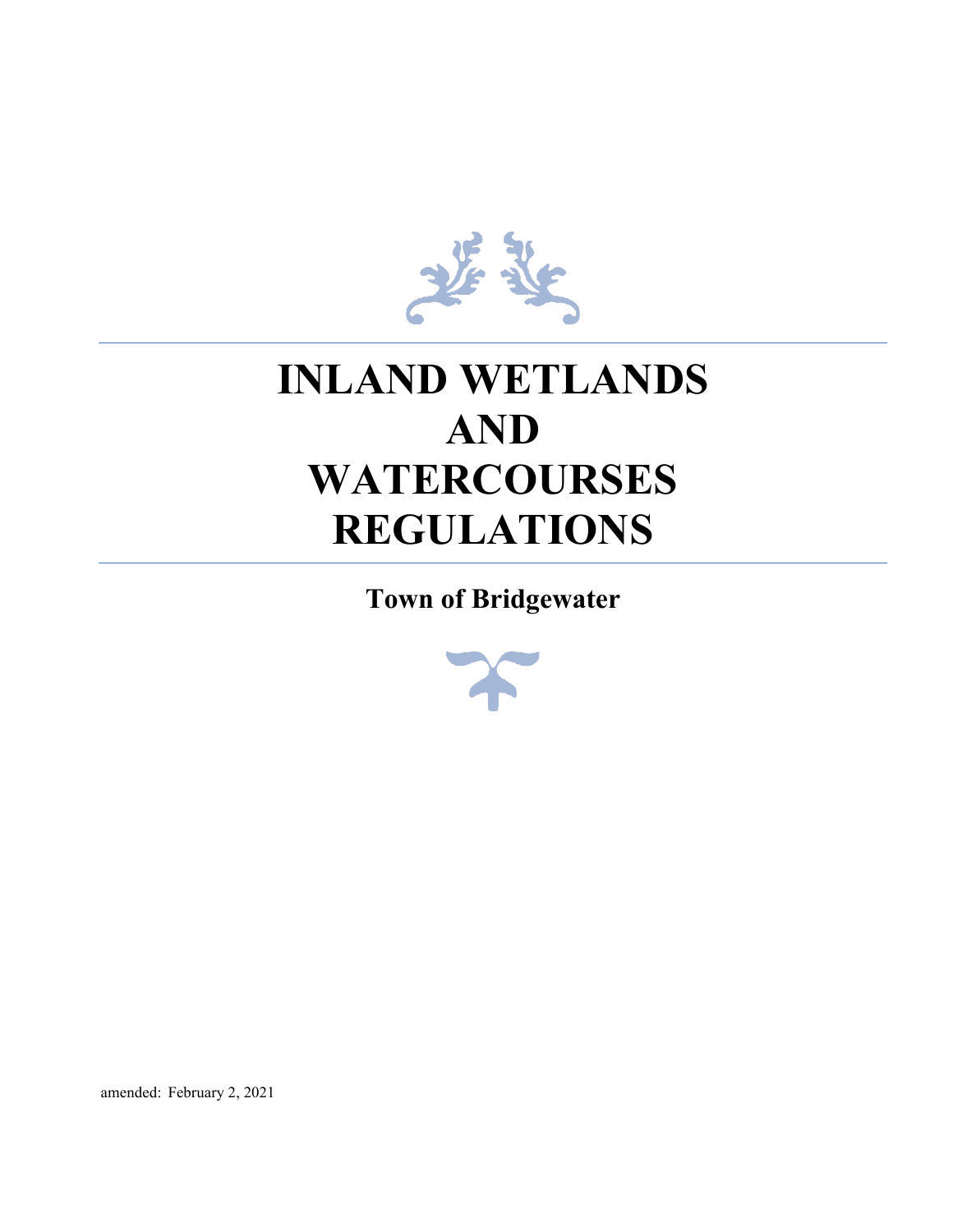# **TABLE OF CONTENTS**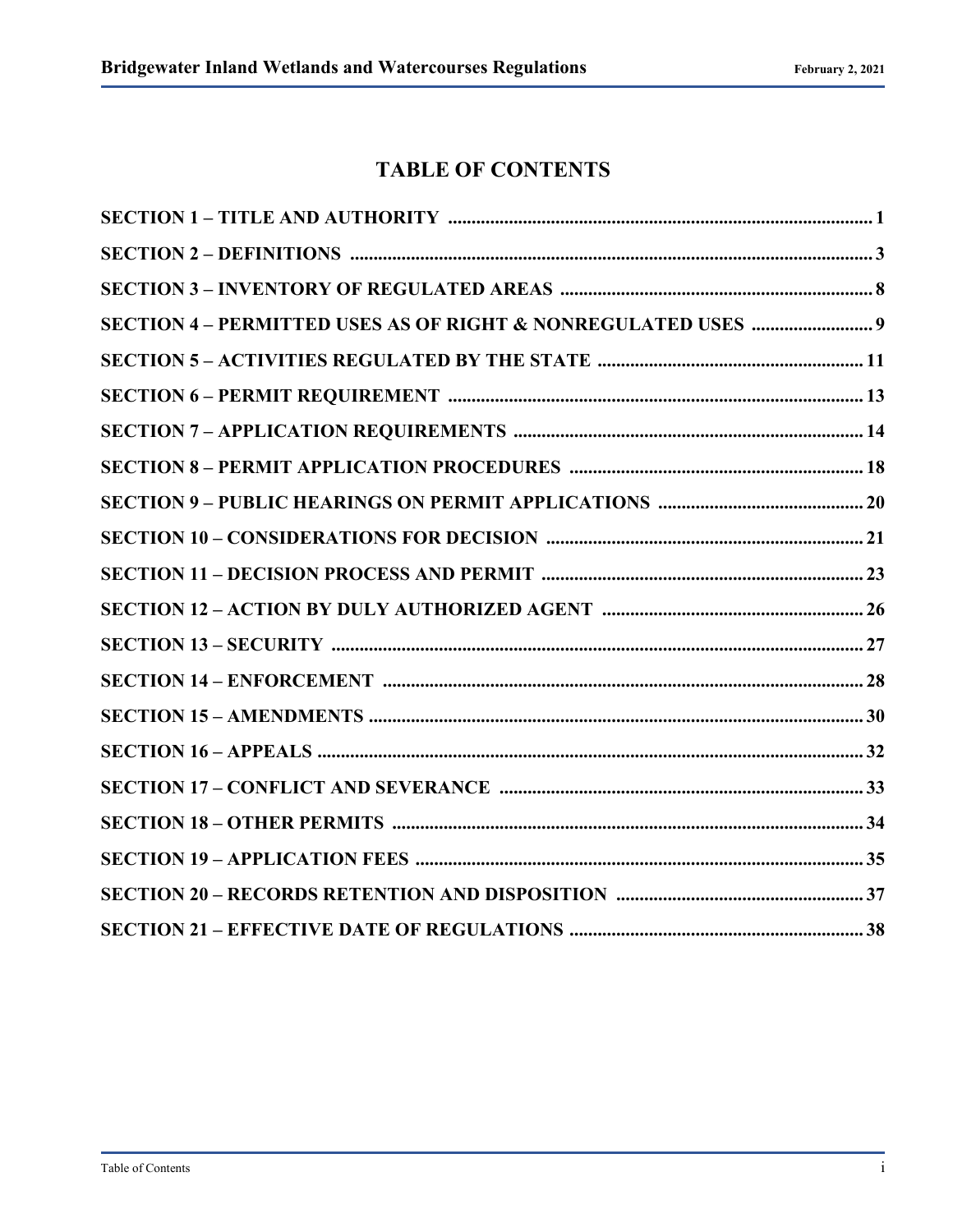#### **Section 1 Title and Authority**

- 1.1 The inland wetlands and watercourses of the State of Connecticut are an indispensable and irreplaceable but fragile natural resource with which the citizens of the state have been endowed. The wetlands and watercourses are an interrelated web of nature essential to an adequate supply of surface and underground water; to hydrological stability and control of flooding and erosion; to the recharging and purification of groundwater; and to the existence of many forms of animal, aquatic and plant life. Many inland wetlands and watercourses have been destroyed or are in danger of destruction because of unregulated use by reason of the deposition, filling or removal of material, the diversion or obstruction of water flow, the erection of structures and other uses, all of which have despoiled, polluted and eliminated wetlands and watercourses. Such unregulated activity has had, and will continue to have, a significant, adverse impact on the environment and ecology of the state of Connecticut and has imperiled, and will continue to imperil the quality of the environment thus adversely affecting the ecological, scenic, historic and recreational values and benefits of the state for its citizens now and forever more. The preservation and protection of the wetlands and watercourses from random, unnecessary, undesirable and unregulated uses, disturbance and destruction is in the public interest and is essential to the health, welfare and safety of the citizens of the state. It is, therefore, the purpose of these regulations to protect the citizens of the state by making provisions for the protection, preservation, maintenance and use of the inland wetlands and watercourses by minimizing their disturbance and pollution; maintaining and improving water quality in accordance with the highest standards set by federal, state and local authority; preventing damage from erosion, turbidity and siltation; preventing loss of fish, other beneficial aquatic organisms, wildlife and vegetation and the destruction of the natural habitats thereof; deterring and inhibiting the danger of flood and pollution; protecting the quality of wetlands and watercourses for their conservation, economic, aesthetic, recreational and other public and private uses and values; and protecting the state's potable fresh water supplies from the dangers of drought, overdraft, pollution, misuse and mismanagement by providing an orderly process to balance the desire for the economic growth of the state and the use of its land with the need to protect its environment and ecology in order to forever guarantee to the people of the state, the safety of such natural resources for their benefit and enjoyment and for the benefit and enjoyment of generations yet unborn.
- 1.2 These regulations shall be known as the "Inland Wetlands and Watercourses Regulations of the Town of Bridgewater."
- 1.3 The Conservation and Inland Wetlands Commission of the Town of Bridgewater was established in accordance with an ordinance adopted July 24, 1980. The Commission shall implement the purposes and provisions of these regulations and the Inland Wetlands and Watercourses Act within the Town of Bridgewater.
- 1.4 These regulations have been adopted and may be amended, from time to time, in accordance with the provisions of the Inland Wetlands and Watercourses Act and these regulations.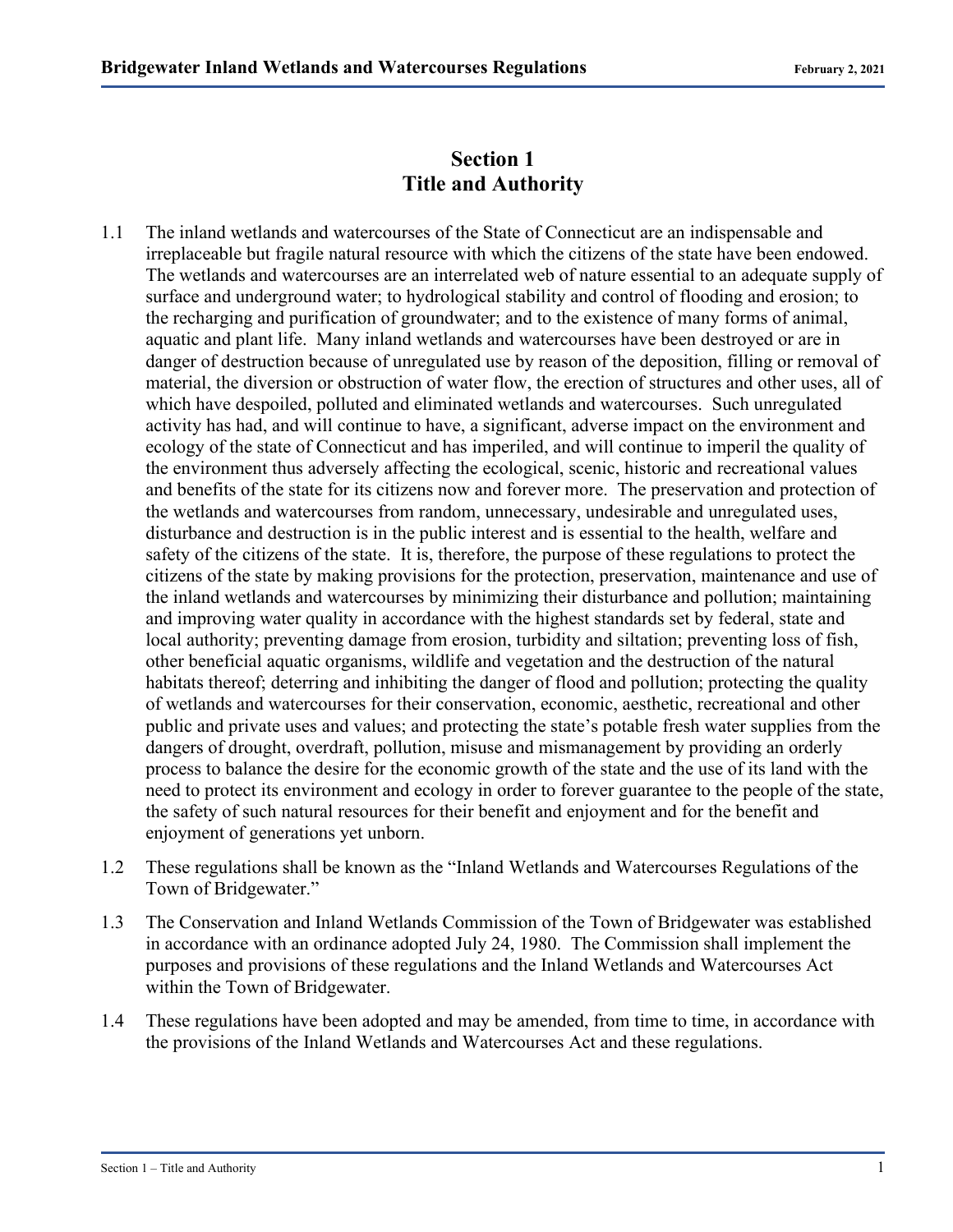1.5 The Commission shall enforce the Inland Wetlands and Watercourses Act, and it shall either issue; issue with terms, conditions, limitations or modifications; or deny permits for all regulated activities in the Town of Bridgewater pursuant to the Act.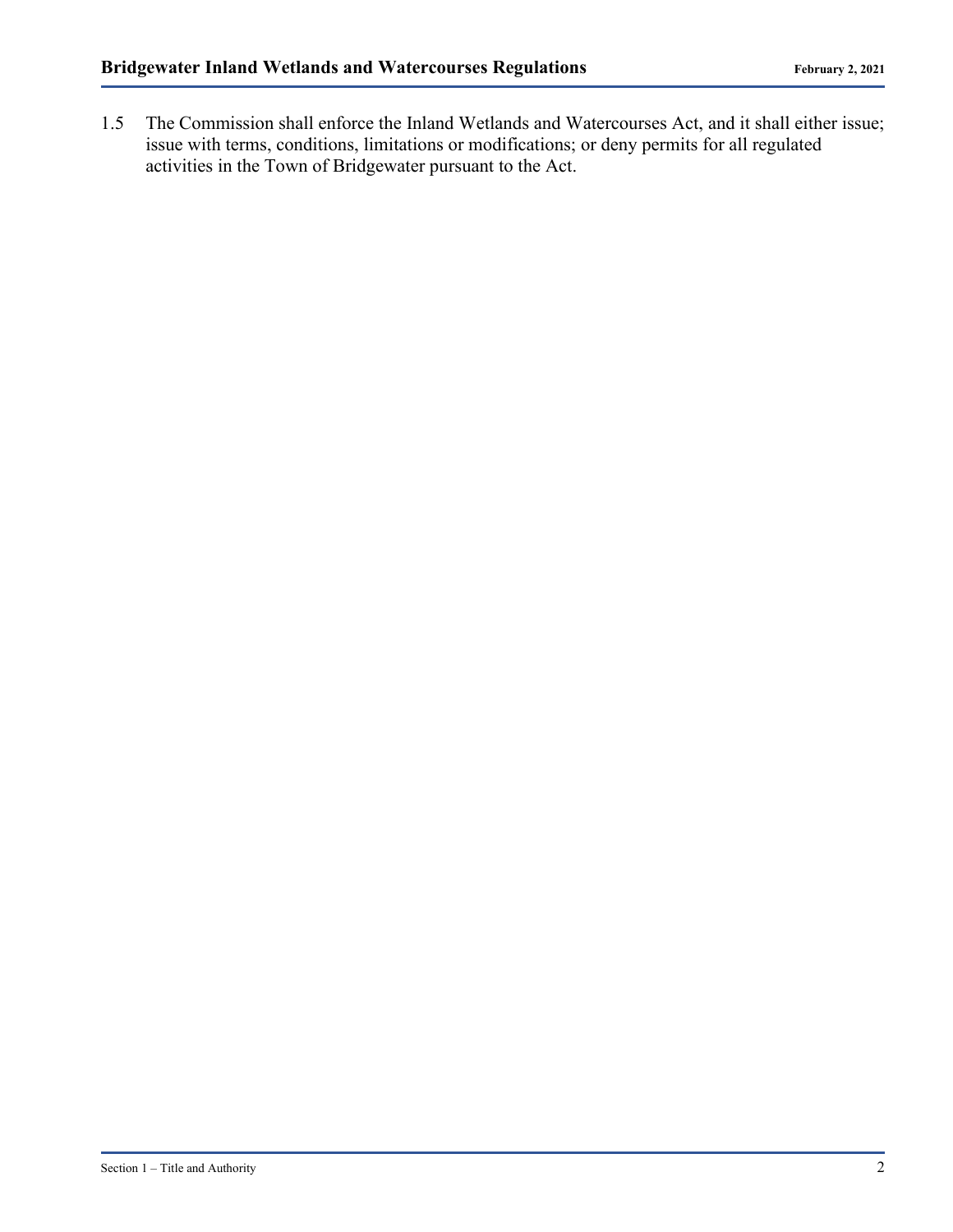#### **Section 2 Definitions**

2.1 As used in these regulations:

"**Act**" means the Inland Wetlands and Watercourses Act, Sections 22a-36 through 22a-45, inclusive, of the Connecticut General Statutes (1997), as amended.

"**Aquic moisture regime**" means a soil condition in which the lower soil horizons are saturated with water for a long enough period of time to be virtually free of dissolved oxygen.

"**Bogs**" are areas distinguished by evergreen trees and shrubs underlain by deep peat deposits, and by poor drainage and highly acidic conditions.

"**Buffer area**" includes all of the following:

- a. Land located within two hundred feet (200') of the closest edge of the ordinary high waterline of Lake Lillinonah, the Housatonic River or the Shepaug River;
- b. Land located within one hundred feet (100') of the closest edge of the ordinary high waterline of any other watercourse;
- c. Land located within one hundred feet (100') of any wetland; and
- d. Land extending from the edge of any wetland or watercourse and having a continuous grade greater than or equal to fifteen percent (15%).

"**Clear-cutting**" means harvesting timber in a fashion that removes all trees having a diameter larger than two inches  $(2)$  when measured at a height of four and one-half feet  $(4\frac{1}{2})$  from the ground surface.

"**Commission**" means the Conservation and Inland Wetlands Commission of the Town of Bridgewater.

"**Commissioner of Energy and Environmental Protection**" means the Commissioner of the State of Connecticut Department of Energy and Environmental Protection.

"**Continual flow**" means a flow of water that persists for an extended period of time. Such flows may be interrupted during periods of drought or during the low-flow period of the annual hydrological cycle (normally June through September), but the flows recur in prolonged succession.

"**Date of receipt**" when used in connection with an application for a permit, means the earlier of (i) the day of the next regularly scheduled meeting of the Commission after the day of submission of the application, provided such meeting is no earlier than three (3) business days after submission, or (ii) thirty-five (35) days after submission of the application.

"**Deposit**" includes, but shall not be limited to, fill, grade, dump, place, discharge or emit.

"**Designated agent**" means an individual(s) designated by the Commission to carry out its functions and purposes.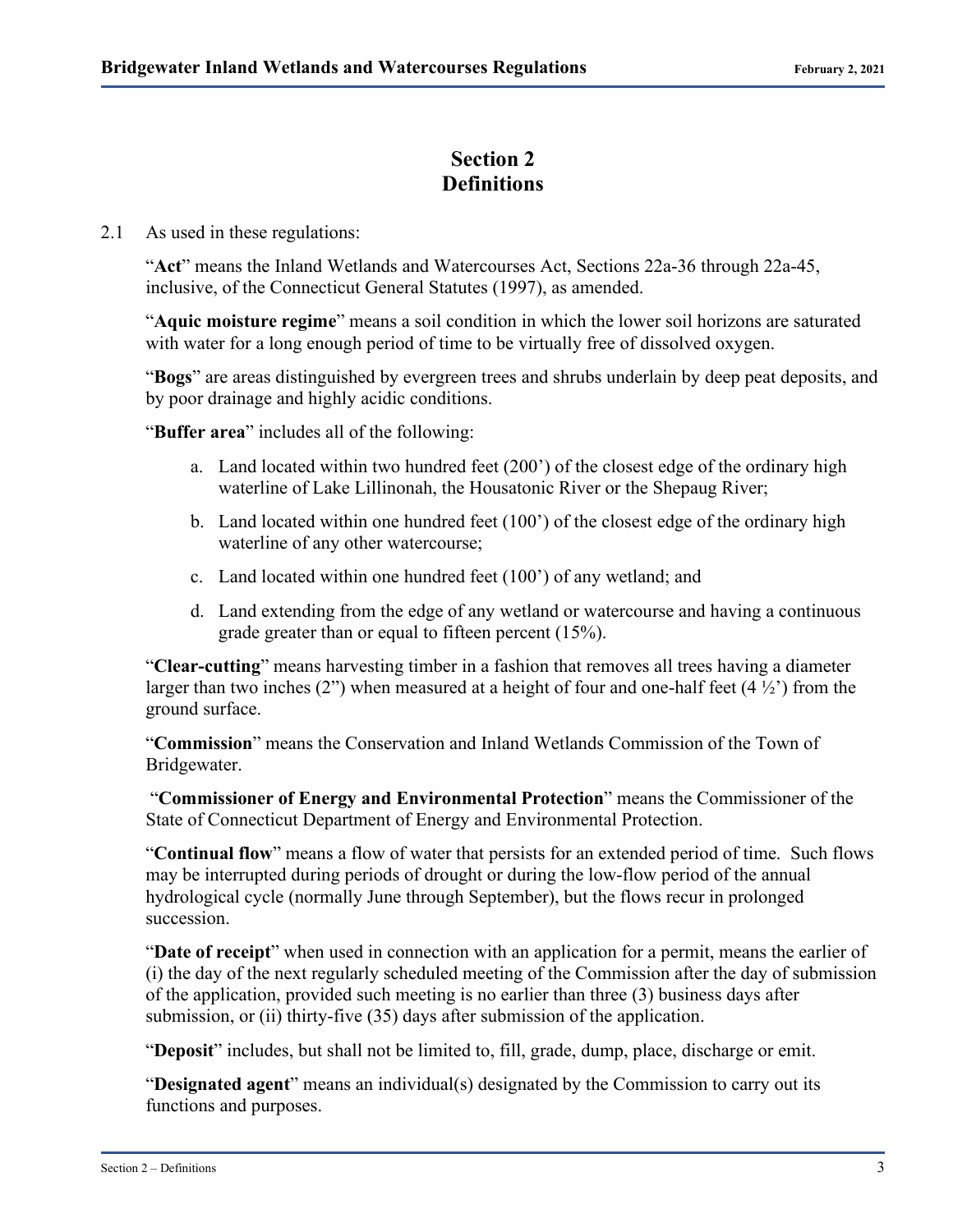"**Discharge**" means an emission of any water, substance, or material into wetlands or watercourses, whether or not such substance causes pollution.

"**Disturb the natural and indigenous character of the wetland or watercourse**" means to alter an inland wetland or watercourse by removing or depositing material, clearing the land, altering or obstructing water flow, or polluting the wetland or watercourse.

"**Essential to the farming operation**" means that the proposed activity is necessary and indispensable to sustain farming activities on the farm.

"**Farm**" means land and buildings primarily used for farming.

"**Farming**" means the use of the land for the growing of crops, raising of livestock or other agricultural uses.

"**Farm pond**" means a pond located on a farm, as defined above, and used for farming.

"**Feasible**" means able to be constructed or implemented consistent with sound engineering principles.

"**Forestry**" means silviculture and the harvesting or logging of trees for sale, including sales as Christmas trees, firewood, poles, lumber, chips or mulch.

"**Grubbing**" means removing roots and/or stumps, resulting in the clearing or breaking up of the soil surface.

"**Inland Wetlands and Watercourses Act**": see definition of "Act" above.

"**Intermittent watercourse**": see definition of "watercourse" below.

"**Inventory map**" means the official Inland Wetlands and Watercourses Map of the Town of Bridgewater, as described in Section 3 of these regulations.

"**Logging**" means the cutting of timber for sale as firewood, poles, lumber, chips or mulch. It includes the felling and limbing of trees, the disposition of unwanted parts of trees, and the transporting, hauling or dragging of wood from the site of tree-felling to a Town or State road.

**"Management practice"** means a practice, procedure, activity, structure or facility designed to prevent or minimize pollution or other environmental damage or to maintain or enhance existing environmental quality. Such management practices include, but are not limited to: erosion and sedimentation controls; restrictions on land use or development; construction setbacks from wetlands or watercourses; proper disposal of waste materials; procedures for equipment maintenance to prevent fuel spillage; construction methods to prevent flooding or disturbance of wetlands and watercourses; procedures for maintaining continuous stream flows; and confining construction that must take place in watercourses to times when water flows are low and fish and wildlife will not be adversely affected.

**"Marsh"** means an area with soils that exhibit aquic moisture regimes and that are distinguished by the general absence of trees and shrubs and the dominance of soft-stemmed herbaceous plants. The water table in marshes is normally at or above the ground surface throughout the year and areas of open water six inches (6") or more in depth are common, but seasonal water table fluctuations are encountered.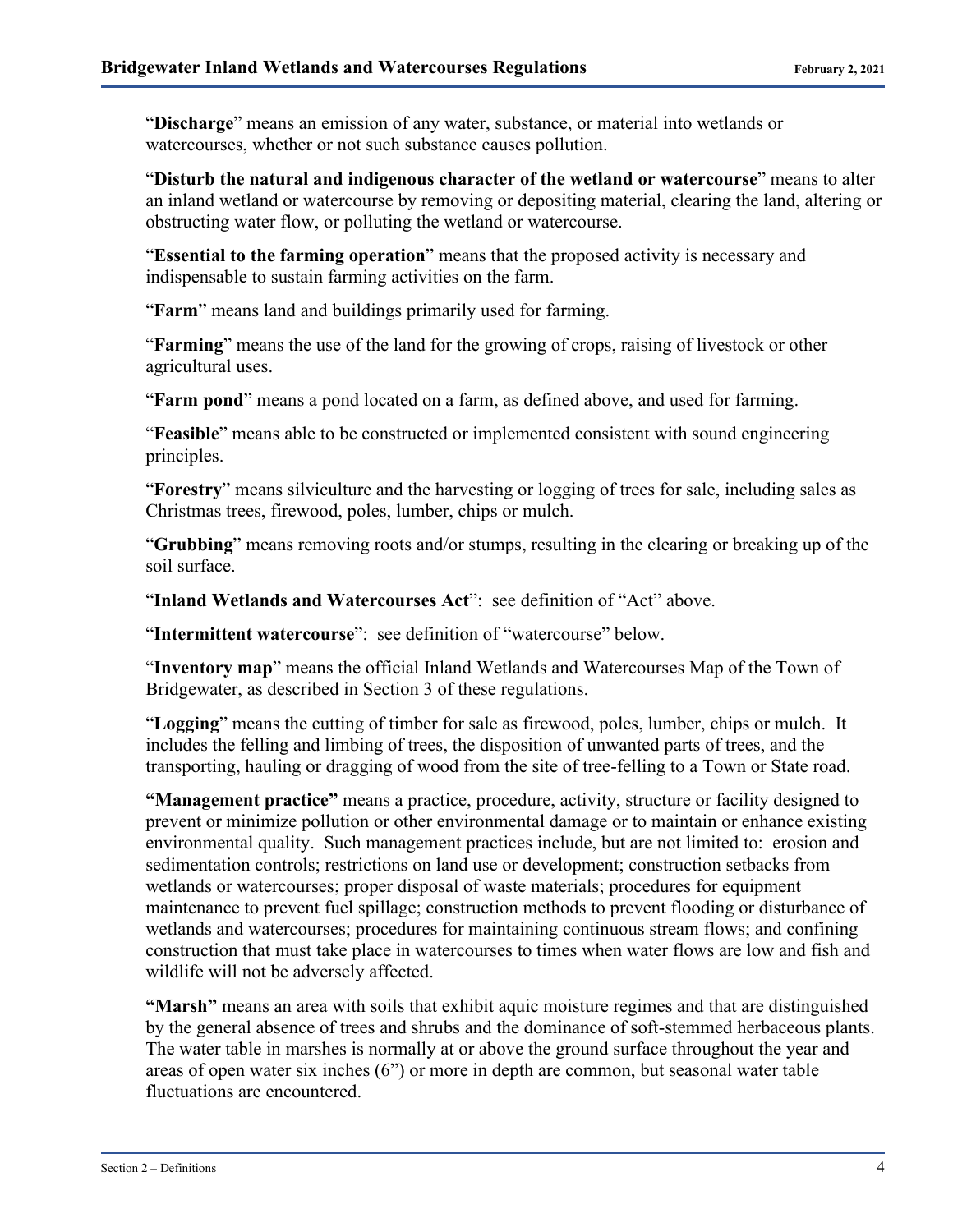**"Material"** means any substance, solid or liquid, organic or inorganic, including but not limited to soil, sediment, aggregate, land, gravel, clay, bog, peat, mud, debris, sand, refuse and waste.

**"Nursery"** means land used for propagating trees, shrubs or other plants for transplanting, sale, or use as stock for grafting.

**"Permit"** means the whole or any part of any license, certificate or approval or similar form of permission that may be required of any person by the provisions of these regulations and the Act or by other municipal, state or federal law.

**"Permittee"** means the person to whom a permit has been issued.

**"Person"** means any natural person, as well as any firm, partnership, association, corporation, company, organization or legal entity of any kind, including municipal corporations, governmental agencies or subdivisions thereof.

**"Pollution"** means harmful thermal effect or the contamination or rendering unclean or impure of any waters or wetlands of the state by reason of any waste or other materials discharged or deposited therein by any public or private sewer or septic system or otherwise so as directly or indirectly to come in contact with any waters or wetlands. Pollution includes, but is not limited to, erosion of and sedimentation into wetlands and watercourses as a result of any filling, land clearing or excavation activity.

**"Prudent"** means economically and otherwise reasonable in light of the social benefits to be derived from proposed regulated activity provided cost may be considered in deciding what is prudent and further provided a mere showing of expense will not necessarily mean an alternative is prudent.

**"Regulated activity"** includes any and all of the following:

- a. Any operation within or use of a wetland or watercourse involving removal or deposition of material, or any obstruction, construction, alteration or pollution, of such wetland or watercourse.
- b. Any activity in a wetland, watercourse or buffer area that involves:
	- 1) Excavating, mining, grading, filling, placing, or removing earth materials (including pond spoils);
	- 2) Constructing, installing or repairing buildings, septic systems or other man-made structures;
	- 3) Clear-cutting or grubbing land;
	- 4) Storing any petroleum-based product in a storage container that is affixed to the ground or placed below the surface of the ground;
	- 5) Disposing, treating, storing or managing hazardous wastes, as defined in Connecticut General Statutes Section 22a-115 (1997), as amended.
- c. Any activity located outside of a wetland, watercourse, or buffer area if the Commission determines that such activity is causing or is likely to cause the obstruction, alteration or pollution of a wetland or watercourse, provided that the Commission may make such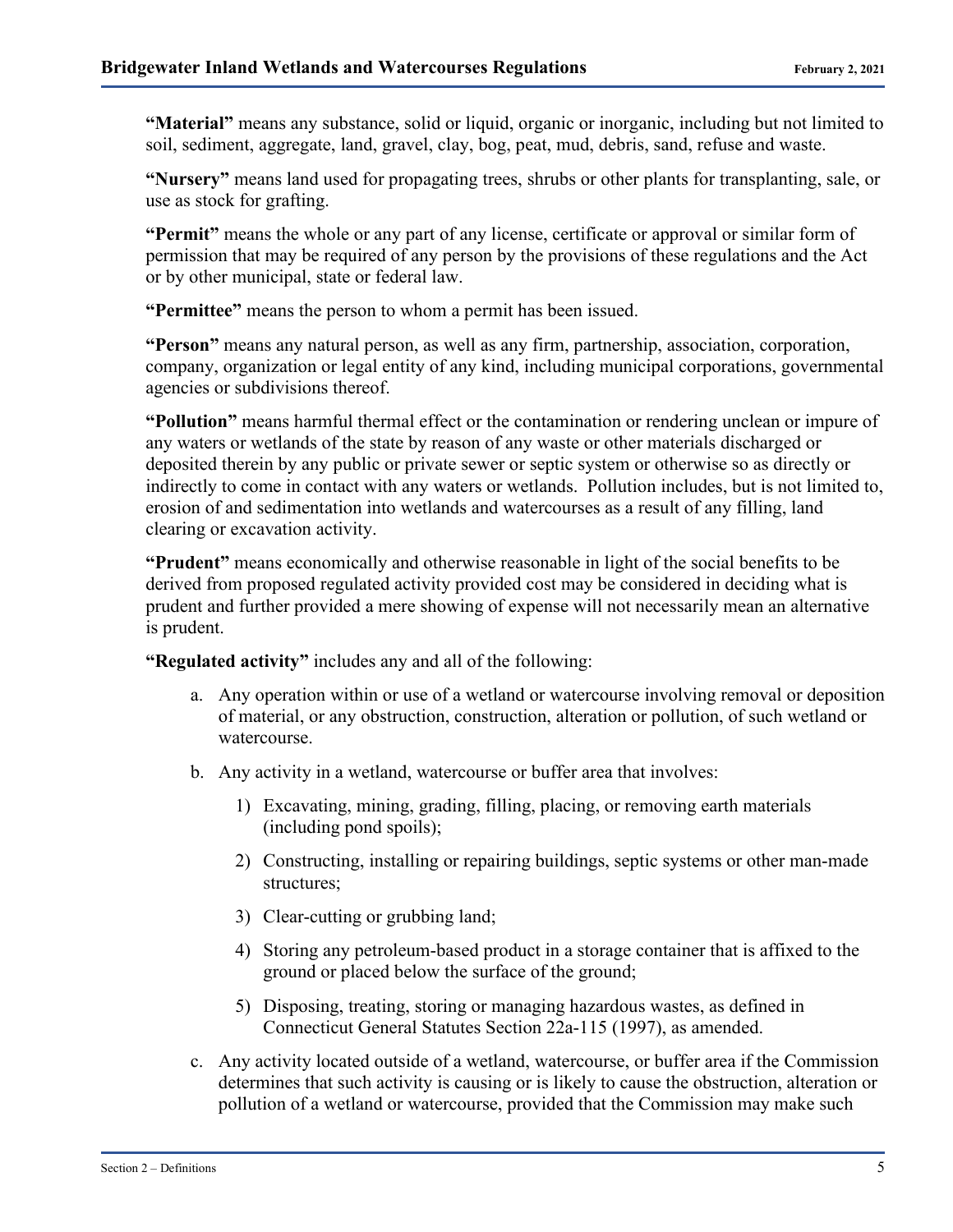determination only after providing an opportunity for a hearing, as well as at least ten (10) days prior written notice of the hearing, to the owner of the land on which the activity is being conducted or is proposed to be conducted. For purposes of this section, the ownership of a parcel of land may be determined by the Commission on the basis of the Bridgewater Tax Collector's current records.

**"Regulated area"** means any wetland, watercourse or buffer area as defined in these regulations.

**"Remove"** includes, but shall not be limited to, drain, excavate, mine, dig, dredge, grub, clear cut timber, bulldoze, dragline or blast.

**"Rendering unclean or impure"** means altering any of the physical, chemical or biological properties of any wetlands or waters of the state, including, but not limited to, changing the odor, color, turbidity or taste.

**"Significant activity"** means any activity, including but not limited to the following activities that may have a major effect or significant impact on a wetland or watercourse:

- a. Any activity involving deposition or removal of material.
- b. Any activity that substantially changes the natural channel or may inhibit the natural dynamics of a watercourse system.
- c. Any activity that substantially diminishes the natural capacity of an inland wetland or watercourse to support desirable fisheries, wildlife, or other biological life; prevent flooding; supply water; assimilate waste; facilitate drainage; provide recreation or open space; or perform other valuable functions.
- d. Any activity that is likely to cause or has the potential to cause substantial turbidity, siltation or sedimentation in a wetland or watercourse.
- e. Any activity that causes substantial increase or diminution of flow in a natural watercourse or a significant change in groundwater levels in a regulated area.
- f. Any activity that is likely to cause or has the potential to cause pollution of a wetland or watercourse.
- g. Any activity that damages or destroys all or any portion of a wetland or watercourse having one or more unique features or having demonstrable scientific or educational value.

**"Soil scientist"** means an individual duly qualified in accordance with standards set by the federal Office of Personnel Management.

**"Stormwater"** means waters consisting of rainfall runoff, including snow or ice melt during a rain event.

**"Swamps"** are areas with soils that exhibit aquic moisture regimes and are distinguished by the dominance of wetland trees, shrubs and herbaceous plants.

**"Submerged lands"** means those lands that are inundated by water on a seasonal or more frequent basis.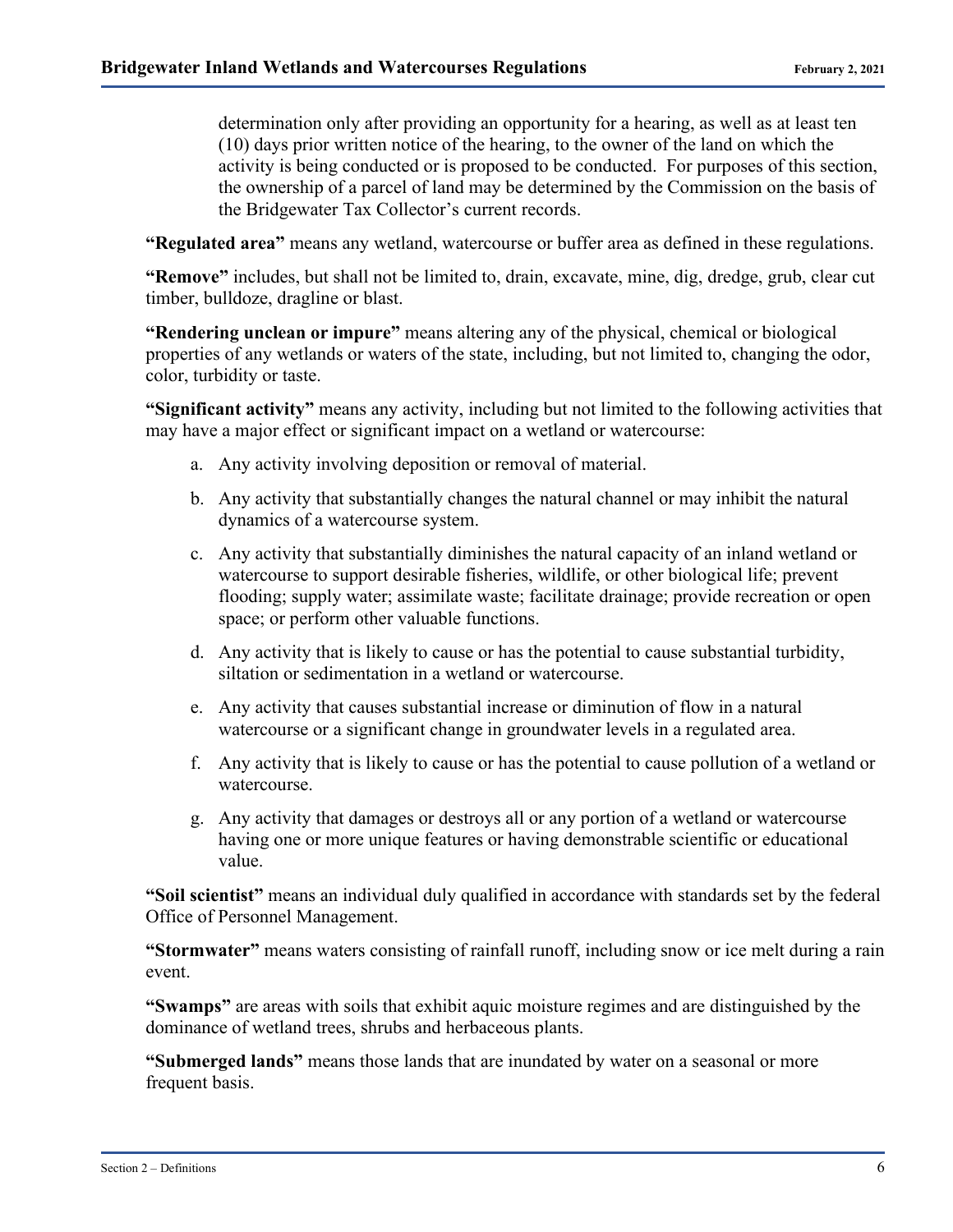**"Total disturbance"** means the total area on a site where soil will be exposed or susceptible to erosion during the course of all phases of a project.

**"Town"** means the Town of Bridgewater.

**"Waste"** means any liquid, gaseous, solid or radioactive substance, including but not limited to sewage, that may pollute or tend to pollute any wetlands or watercourses.

**"Watercourses"** means rivers, streams, brooks, waterways, lakes, ponds, marshes, swamps, bogs, and all other bodies of water, natural or artificial, vernal or intermittent, public or private, that are contained within, flow through or border upon the Town or any portion thereof, and that are not regulated pursuant to Sections 22a-28 through 22a-35, inclusive, of the Connecticut General Statutes (1997), as amended. Intermittent watercourses shall be delineated by a defined permanent channel and bank and the occurrence of two or more of the following characteristics: (a) evidence of scour or deposits of recent alluvium or detritus; (b) the presence of standing or flowing water for a duration longer than a particular storm incident; or (c) the presence of hydrophilic vegetation.

**"Wetlands"** means land, including submerged land as defined in this section, not regulated pursuant to Sections 22a-28 through 22a-35, inclusive, of the Connecticut General Statutes (1997), as amended, that consists of any of the soil types designated as poorly drained, very poorly drained, alluvial or flood plain by the National Cooperative Soils Survey, as it may be amended from time to time, of the Natural Resources Conservation Service of the U.S. Department of Agriculture (USDA). Such areas may include filled, graded, or excavated sites that possess an aquic moisture regime.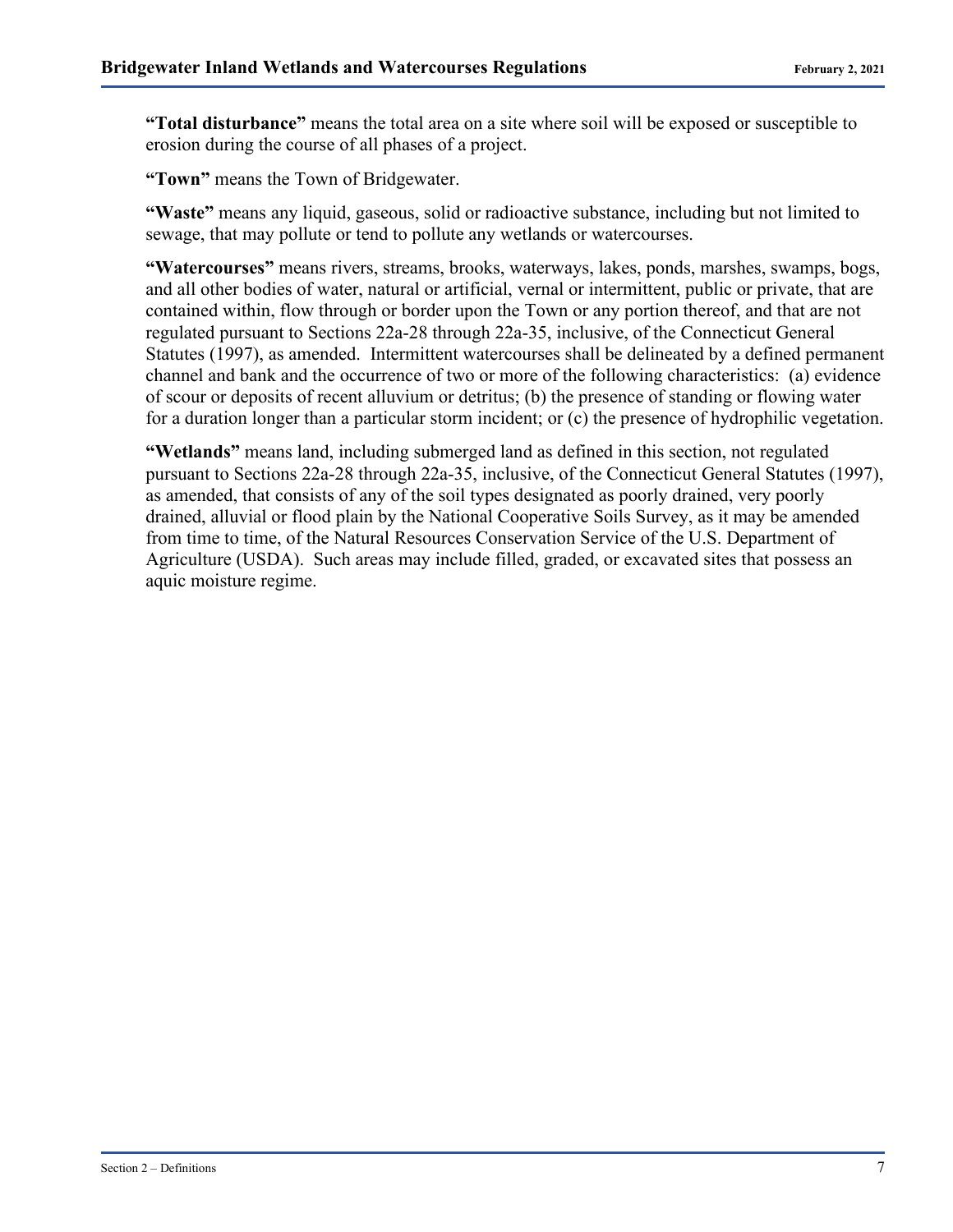#### **Section 3 Inventory of Regulated Areas**

- 3.1 The Commission or its designated agent(s) shall maintain a current map of regulated areas entitled "Inland Wetlands and Watercourses Map, Bridgewater, Connecticut," which delineates the general locations and boundaries of inland wetlands and the general location of watercourses. Copies of this map are available for inspection at the office of the Town Clerk or the Commission. In all cases, the precise location of regulated areas shall be determined by the actual character of the land, the distribution of wetland soil types and location of watercourses. The Commission may use aerial photography, remote sensing imagery, resource mapping, soils maps, site inspection observations or other information in determining the location of the boundaries of wetlands and watercourses.
- 3.2 Because the locations and boundaries of wetlands and watercourses as shown on the inventory map may be approximate, the precise location and boundaries of regulated areas for all regulatory purposes shall be determined by the actual character of the land, the distribution of wetland soil types, and the exact location of watercourses as determined by field inspection.
- 3.3 The Commission may amend its inventory map as more accurate information becomes available. Any person may petition for an amendment to the inventory map. Petitioners shall bear the burden of proof for all requested map amendments. Such proof may include, but is not limited to, soil sampling and inspection reports and field flagging by a properly qualified soil scientist, aerial photography, remote sensing imagery, or other available information. All petitions for amendments to the inventory map shall be accompanied by a site plan or survey showing the proposed amended locations of watercourses or wetlands boundaries at a scale at which one inch (1") equals no more than forty feet (40'). The site plan or survey must be drawn with an accuracy meeting or exceeding standards for a "Class A-2" type of survey as defined in the Recommended Code of Practice for Standards of Accuracy of Surveys and Maps, adopted December 10, 1975, by the Connecticut Association of Land Surveyors, Inc., unless the Commission authorizes a different standard of accuracy upon request of the petitioner. All proposed map amendments are subject to the public hearing process outlined in Section 15 of these regulations.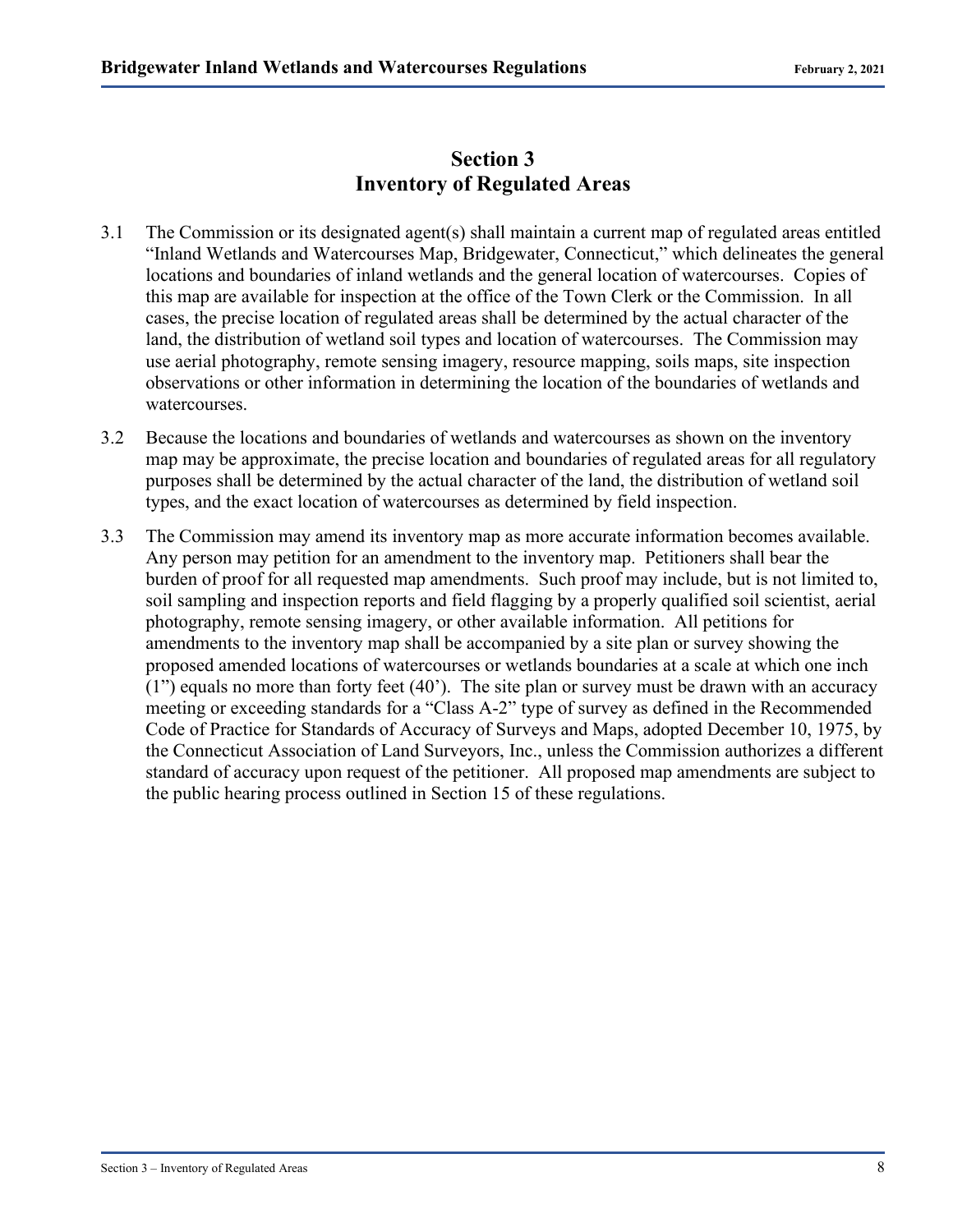#### **Section 4 Permitted Uses as of Right & Nonregulated Uses**

- 4.1 The following operations and uses shall be permitted in regulated areas, as of right:
	- a. Grazing, farming, nurseries, gardening and harvesting of crops, and farm ponds of three (3) acres or less essential to the farming operation and activities conducted by, or under the authority of, the Department of Energy and Environmental Protection for the purposes of wetland or watercourse restoration or enhancement or mosquito control. The provisions of this subdivision shall not be construed to include road construction or the erection of buildings not directly related to the farming operation, relocation of watercourses with continual flow, filling or reclamation of wetlands or watercourses with continual flow, clear cutting of timber except for the expansion of agricultural crop land, or the mining of top soil, peat, sand, gravel or similar material from wetlands or watercourses for the purposes of sale.
	- b. A residential home  $(A)$  for which a building permit was issued, or  $(B)$  on a subdivision lot, provided the permit was issued or the subdivision was approved by the Bridgewater Planning and Zoning Commission as of July 1, 1974, and further provided no residential home shall be permitted as a right pursuant to this subdivision unless the permit was obtained on or before July 1, 1987.
	- c. Boat anchorage or mooring, not to include dredging or dock construction.
	- d. Uses incidental to the enjoyment or maintenance of residential property, such property defined as a parcel of land, or a designated portion of a parcel of land, containing a residence and having a size equal to or smaller than the largest minimum residential lot site permitted anywhere in the municipality. Such incidental uses shall include maintenance of existing structures and landscaping, but shall not include removal or deposition of significant amounts of material from or into a wetland or watercourse, or diversion or alteration of a watercourse.
	- e. Construction and operation of water companies, as defined by Section 16-1 of the Connecticut General Statutes (1997), as amended, or by municipal water supply systems as provided for in Chapter 102 of the Connecticut General Statutes (1997), as amended, of dams, reservoirs and other facilities necessary to the impounding, storage and withdrawal of water in connection with public water supplies except as provided in Sections 22a-401 through 22a-410 of the Connecticut General Statutes.
	- f. Maintenance relating to any drainage pipe that existed before July 1, 1974, provided such pipe is on property that is zoned as residential but does not contain hydrophilic vegetation. For purposes of this subdivision, "maintenance" means the removal of accumulated leaves, soil, and other debris, whether by hand or machine, while the pipe remains in place.
	- g. Withdrawals of water for fire emergency purposes.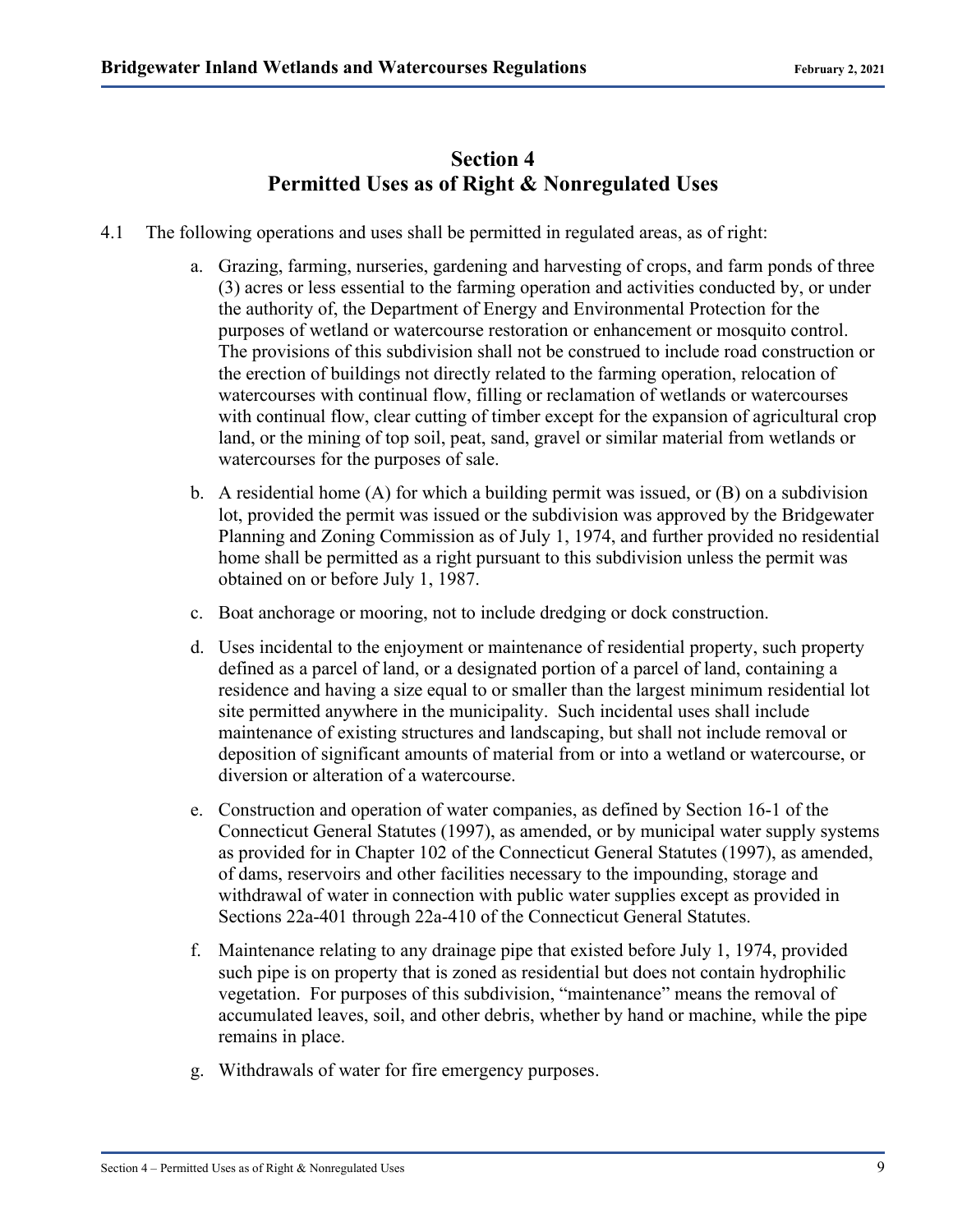- 4.2 The following operations and uses shall be permitted as nonregulated uses in regulated areas, provided they do not disturb the natural and indigenous character of any wetland or watercourse by removal or deposition of material, alteration or obstruction of water flow, or pollution of a wetland or watercourse:
	- a. Conservation of soil, vegetation, water, fish, shellfish and wildlife. Such operation or use may include, but is not limited to, minor work to control erosion, or to encourage proper fish, wildlife and silviculture management practices.
	- b. Outdoor recreation, including the use of play and sporting areas, field trials, nature study, hiking, horseback riding, swimming, camping, boating, water skiing, trapping, hunting, fishing, shellfishing and cross-country skiing where otherwise legally permitted and regulated.
	- c. The installation of a dry hydrant by or under the authority of a municipal fire department, provided such dry hydrant is only used for firefighting purposes and there is no alternative access to a public water supply. For purposes of this section, "dry hydrant" means a non-pressurized pipe system that: (A) is readily accessible to fire department apparatus from a proximate public road, (B) provides for the withdrawal of water by suction to such fire department apparatus, and (C) is permanently installed into an existing lake, pond or stream that is a dependable source of water.
- 4.3 To carry out the purposes of this section, any person proposing to carry out a permitted or nonregulated operation or use in a regulated area, which operation or use may disturb the natural and indigenous character of a wetland or watercourse, shall, prior to commencement of such operation or use, notify the Commission on a form provided by it, and provide the Commission with sufficient information to enable it to properly determine that the proposed operation and use is a permitted or nonregulated use of the regulated area. The Commission or its designated agent shall rule either that the proposed operation or use is a permitted or a nonregulated use or operation or that a permit is required. Such ruling shall be in writing and shall be made no later than the next regularly scheduled meeting of the Commission following the meeting at which the request was received. The designated agent for the Commission may make such ruling on behalf of the Commission at any time.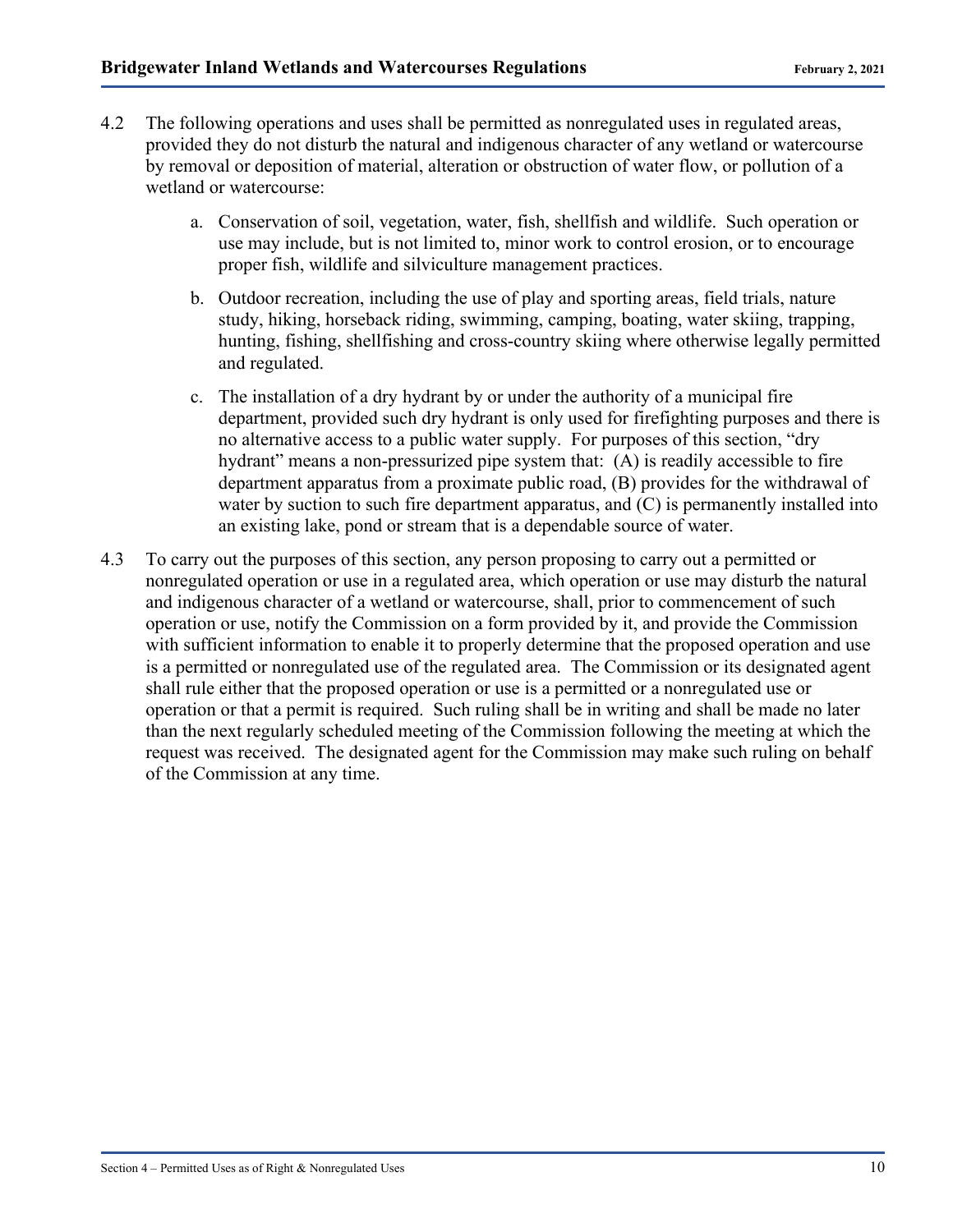#### **Section 5 Activities Regulated by the State**

- 5.1 The issuance of a permit or approval by the Commission under these regulations does not excuse the applicant from obtaining any other permits or approvals that may be required by law for the proposed activities. The Commissioner of Energy and Environmental Protection may have additional or exclusive regulator authority over many activities in or affecting wetlands or watercourses. The activities set forth below were subject to the regulatory authority of the Commissioner of Energy and Environmental Protection at the time these regulations were adopted, and are noted in these regulations solely for informational purposes:
	- a. Construction or modification of any dam pursuant to Sections 22a-401 through 22a-411 of the Connecticut General Statutes (1997), as amended.
	- b. Construction, encroachment or placement of any obstruction within stream channel encroachment lines pursuant to Sections 22a-342 through 22a-349a of the Connecticut General Statutes (1997), as amended.
	- c. Diversion of water, including withdrawals of surface water or groundwater in excess of fifty thousand (50,000) gallons per day or any piping, culverting, channelization, relocation, damming or other alteration of the location of flow of any surface waters of the state where the tributary watershed area above the point of such alteration is one hundred (100) acres or larger, pursuant to Sections 22a-365 through 22a-378a of the Connecticut General Statutes (1997), as amended.
	- d. Discharges into the waters of the state pursuant to Section 22a-430 of the Connecticut General Statutes (1997), as amended.
	- e. Requirements of the Department of Energy and Environmental Protection (DEEP) **General Permit for the Discharge of Stormwater and Dewatering Wastewaters from Construction Activities ("Construction General Permit")**, which requires developers and builders to implement a Stormwater Pollution Control Plan to prevent the movement of sediments off construction sites into nearby water bodies and to address the impacts of stormwater discharges from a project after construction is complete.

Any discharge of stormwater or dewatering wastewaters related to construction activities that involve the disturbance of one (1) to five (5) acres requires either the DEEP general permit or an approval by the Commission, regardless of distances to inland wetlands and watercourses, in accordance with DEEP stormwater regulations. In absence of a DEEP General Permit, for construction projects with a total disturbance of between one (1) and five (5) acres, the permittee may submit an application to the Commission for the approval of the erosion and sediment control plan. The plan must be prepared and sealed by a Connecticut Professional Engineer (PE). The plan shall adhere to the erosion and sediment control land use regulations of the Planning and Zoning Commission of the Town of Bridgewater, as well as the DEEP 2004 Stormwater Quality Manual.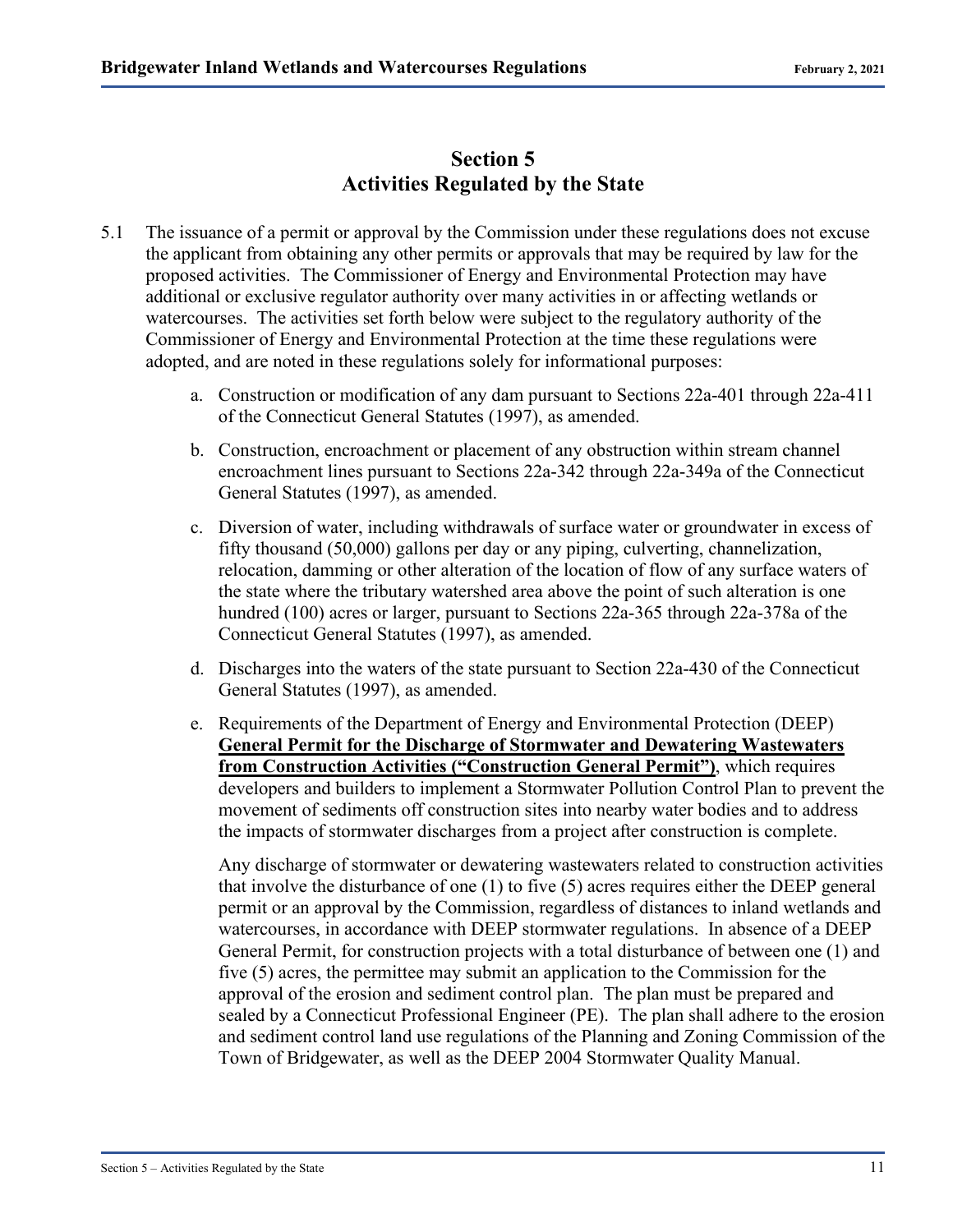The erosion and sediment controls must be inspected by the engineer or his authorized agent at least twice a month or after any rainfall exceeding one and one-quarter inches (1.25"). The PE must submit an inspection report to the Commission or the Wetlands Enforcement Officer (WEO) every month or other frequency as approved by the Commission and/or the WEO. Inspections must continue during construction activities until the site is deemed stabilized by the PE and approved by the WEO. In the absence of such commission approval or for projects over five (5) acres of disturbance, the permittee shall register with the DEEP under the requirements for a Locally Exempt Project and comply with all applicable conditions of the General Permit for Discharge of Stormwaters and Dewatering Wastewaters associated with a Construction Activity (issued August 2013).

- f. Certification of water quality relating to discharges of fill or dredged materials into the wetlands and watercourses of the state pursuant to 33 U.S.C. Section 1341 and 1344 (1997), as amended.
- 5.2 The Commissioner of Energy and Environmental Protection has exclusive jurisdiction over regulated activities undertaken by any department, commission, or instrumentality of the State of Connecticut, excluding any local and regional boards of education, pursuant to Sections 22a-39 of the Connecticut General Statutes (1997).
- 5.3 The Commissioner of Energy and Environmental Protection has exclusive jurisdiction over activities authorized under a dam repair or removal order issued by the Commissioner of Energy and Environmental Protection under Section 22a-402 or under a dam construction permit issued by the Commissioner of Energy and Environmental Protection under Sections 22a-403 or Section 22a-41 of the Connecticut General Statutes. Any person receiving a dam repair or removal order or dam construction permit from the Connecticut Department of Energy and Environmental Protection shall not be required to obtain a permit from the Commission for any action necessary to comply with such order or to carry out the activities authorized by such permit.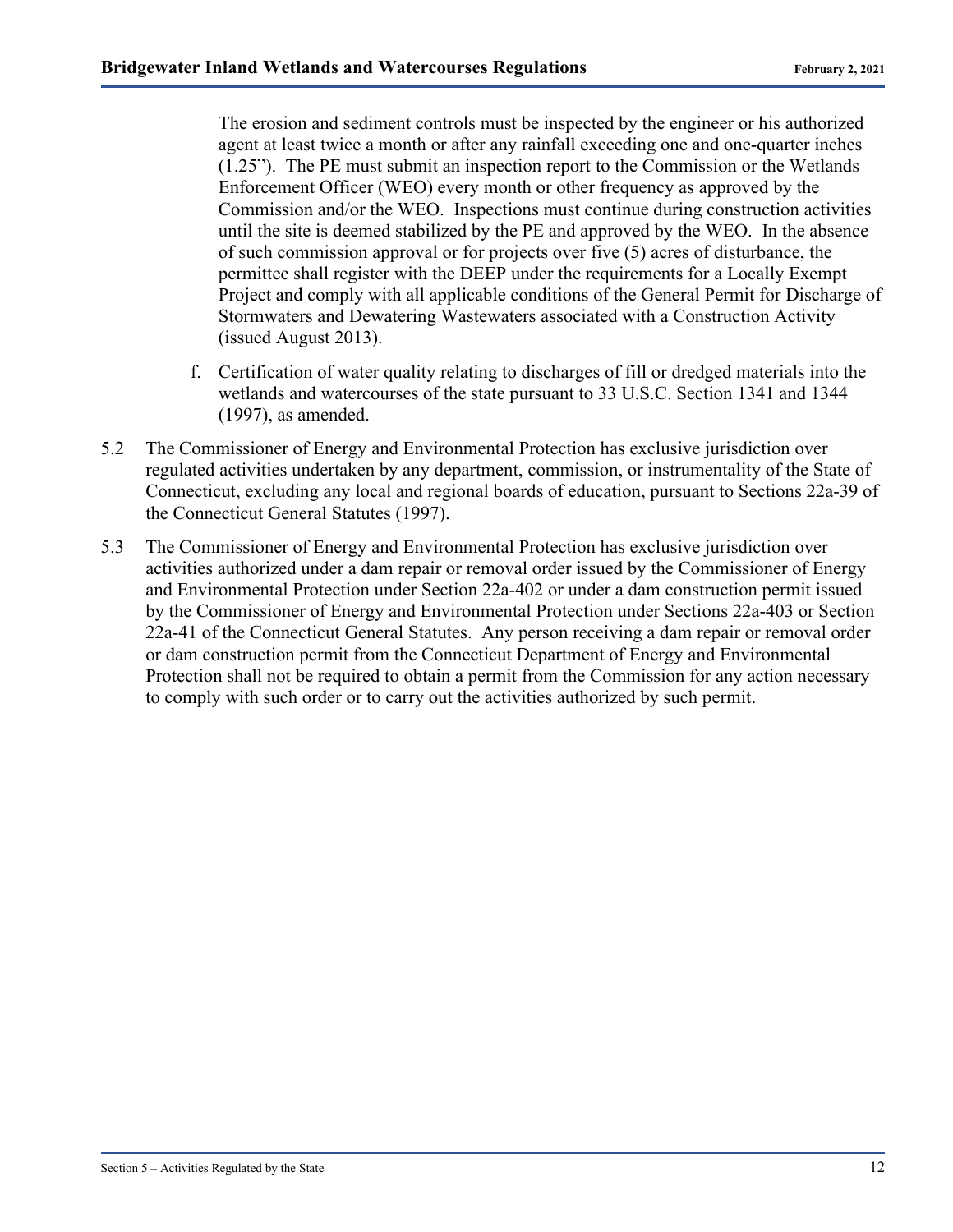#### **Section 6 Permit Requirement**

- 6.1 No person shall conduct or maintain a regulated activity without first obtaining a permit for such activity from the Commission.
- 6.2 Any person found to be conducting or maintaining a regulated activity without the prior authorization of the Commission, or violating any other provision of these regulations, shall be subject to the enforcement proceedings and penalties prescribed in Section 14 of these regulations and to any other remedies allowed by law.
- 6.3 If an application to the Town of Bridgewater Planning and Zoning Commission for subdivision or resubdivision of land involves land containing a wetland or watercourse, the applicant shall, in accordance with Section 8-3(g), 8-3c, or 8-26, as applicable, of the Connecticut General Statutes (1997), as amended, submit an inland wetlands and watercourses application to the Commission no later than the day the corresponding application is filed with the Planning and Zoning Commission.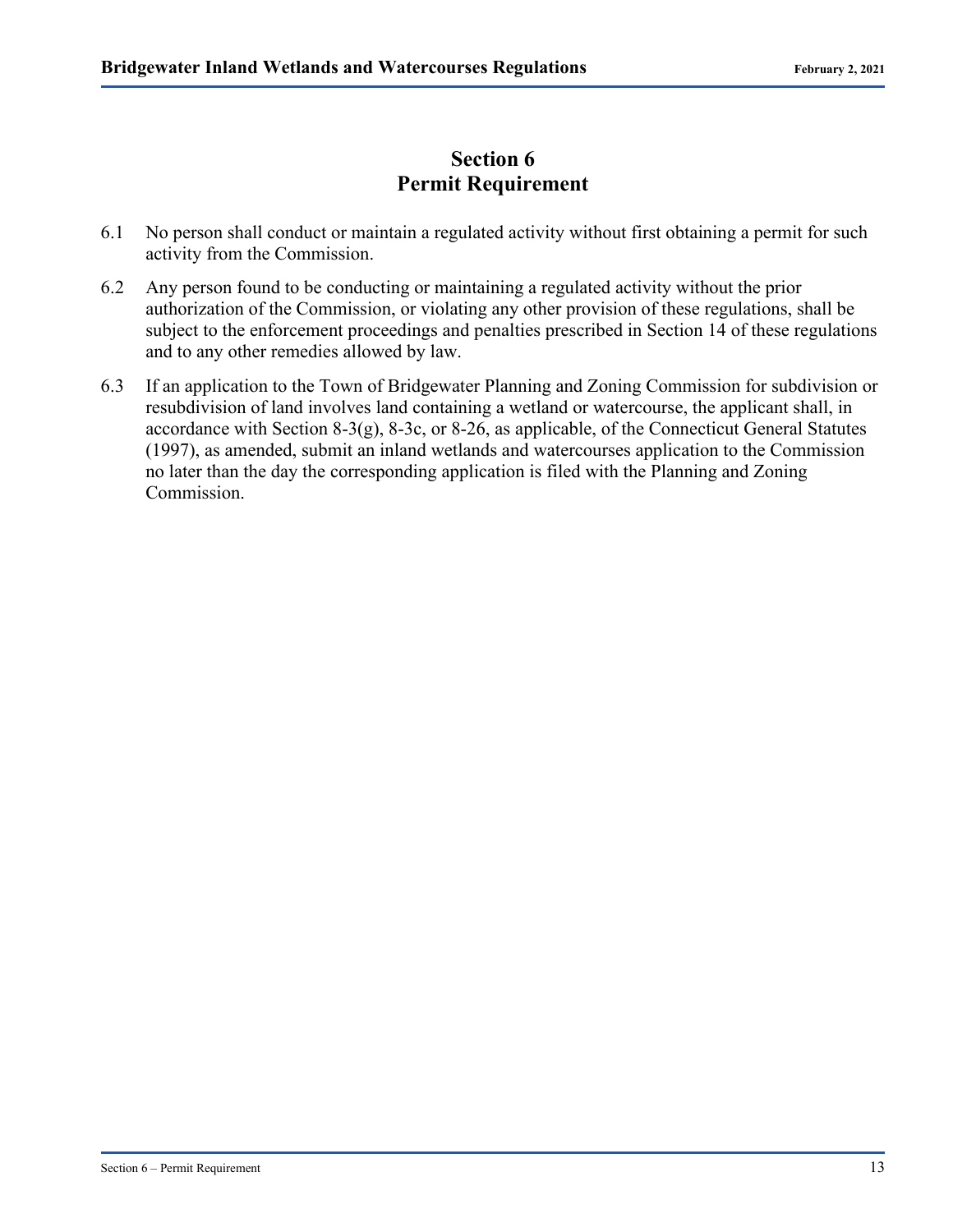#### **Section 7 Application Requirements**

- 7.1 Any person intending to conduct a regulated activity or to renew or amend a permit to conduct such activity, shall apply for a permit on a form provided by the Commission. The application shall contain the information described in this section and any other information the Commission may reasonably require. Application forms may be obtained in the offices of the Bridgewater Town Clerk or the Commission. Any person petitioning to amend the regulations or the inventory map shall supply the information required under Sections 3.3, 15.4 and 15.5 of these regulations.
- 7.2 Any person may request that the Commission rule on whether or not a proposed or existing activity constitutes a regulated activity or a significant activity, as defined by these regulations.
- 7.3 All applications for permits for regulated activities shall include the following information, documents and materials:
	- a. The applicant's name, home and business mailing addresses and telephone numbers;
	- b. The name, mailing address and telephone number of the owner of the land upon which the subject activity is proposed and, if the applicant is not the landowner, the landowner's written consent to the application;
	- c. If the applicant is not the owner of the land upon which the subject activity is proposed, a statement of the applicant's interest in the land;
	- d. One or more maps or surveys, in sufficient detail and of sufficient accuracy to reasonably show the geographical location of the land that is the subject of the proposed activity, the location and boundaries of all regulated areas, soil types, and the location and dimensions of any areas to be affected by the proposed activities;
	- e. A statement of the area(s), in square feet, of wetlands, watercourses, and buffer areas to be disturbed;
	- f. A statement of the purpose, and a detailed description, of all proposed regulated activities;
	- g. A description of all proposed erosion and sedimentation controls and other management practices and mitigation measures, including, but not limited to, measures to (1) prevent or minimize pollution or other environmental damage, (2) maintain or enhance existing environmental quality, or (3) in the following order of priority, restore, enhance or create productive wetland or watercourse resources;
	- h. A statement of all of the alternatives considered by the applicant and of why the alternatives set forth in the application were chosen. The Commission may require the applicant to diagram, on a site plan or drawing, all alternatives that were considered and rejected by the applicant;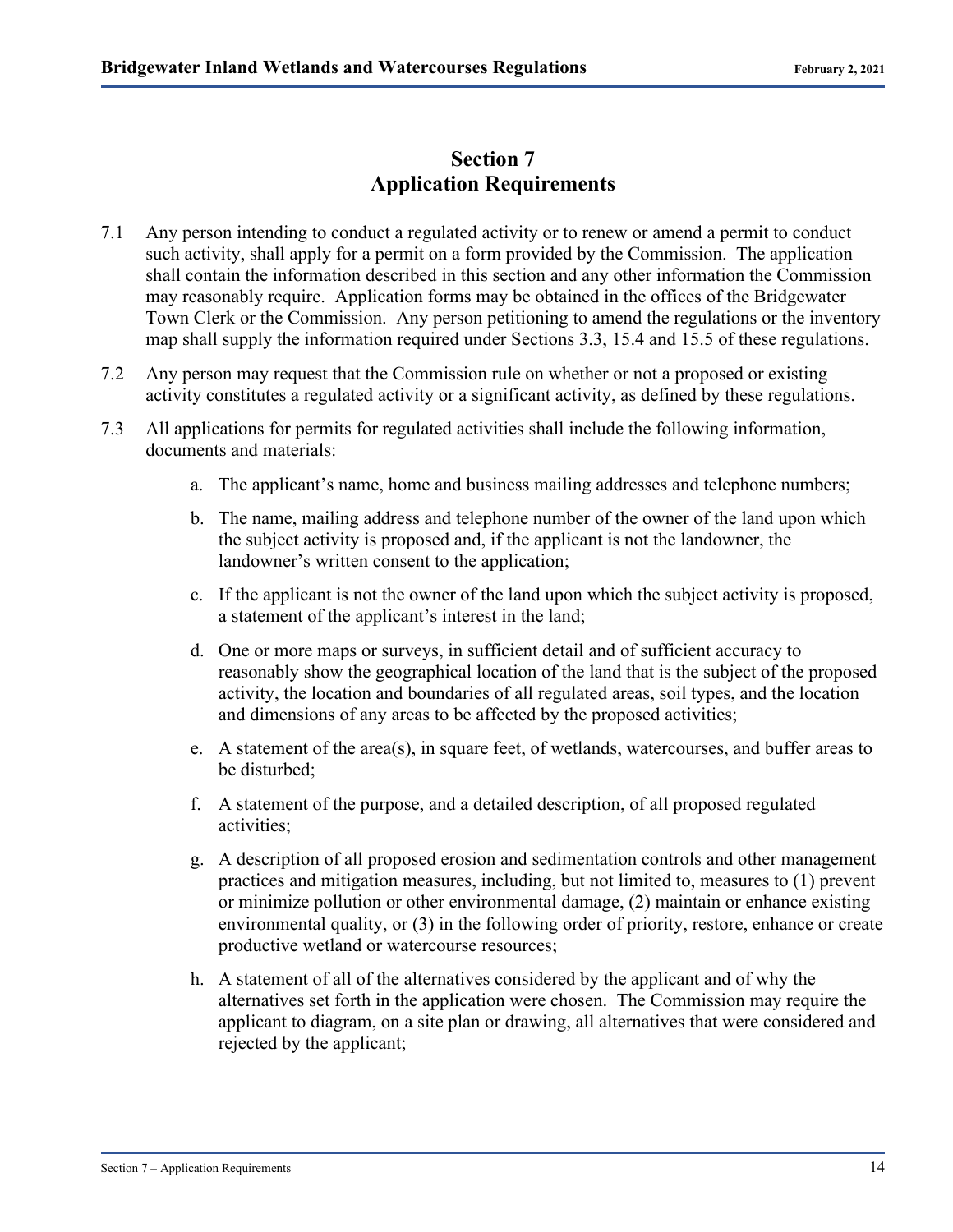- i. A statement identifying any future activities associated with, or reasonably related to, the proposed regulated activities that are made inevitable by the proposed regulated activities and that may have an impact on wetlands or watercourse;
- j. The names and mailing addresses of the owners of all adjacent land;
- k. An acknowledgement by the applicant that the applicant is familiar with all of the information provided in the application and accompanying materials, and is aware that obtaining a permit through deception or through inaccurate or misleading information may result in the revocation or suspension of the permit or other penalties.
- l. The landowner's written authorization for the members and agents of the Commission to inspect the subject land, at reasonable times, both before and after a final decision has been issued; and
- m. The appropriate filing fee based on the fee schedule established in Section 19.5 of these regulations.

The Commission may require the applicant to submit additional information or materials if the Commission deems such submission necessary to a proper understanding of what the applicant is proposing.

- 7.4 If the Commission determines that a proposed activity is a significant activity, it may require the applicant to submit additional information and materials based on the nature and anticipated effects of the activity. Such information and materials may include but are not limited to the following:
	- a. Detailed site plans for the proposed activities showing existing and proposed conditions, wetland and watercourse boundaries, land contours, boundaries of land ownership, proposed alterations and uses of wetlands and watercourses, and other pertinent features of the land and the proposed activities. The details of such site plans shall be prepared by appropriate professionals, such as properly licensed engineers, land surveyors, architects or landscape architects. Unless the Commission authorizes a different scale or standard of accuracy upon request of the applicant, the map or survey shall be at a scale of one inch (1") equals no more than forty feet (40'), and shall be drawn with an accuracy that meets or exceeds the standards for a "Class A-2" type of survey as defined in the Recommended Code of Practice for Standards of Accuracy of Surveys and Maps, adopted December 10, 1975, by the Connecticut Association of Land Surveyors, Inc.;
	- b. Engineering reports, analyses, graphs, charts and drawings to fully describe the proposed activity including any filling, excavation, drainage or hydraulic modifications to watercourses and the proposed erosion and sedimentation control plan;
	- c. Mapping of soil types consistent with the categories established by the National Cooperative Soil Survey of the U.S. Natural Resources Conservation Service. The wetlands shall be delineated and flagged in the field by a soil scientist and the soil scientist's field delineation shall be depicted on the site plans;
	- d. A description of the ecological communities and of the natural functions of the wetlands or watercourses that may be affected by the proposed activities;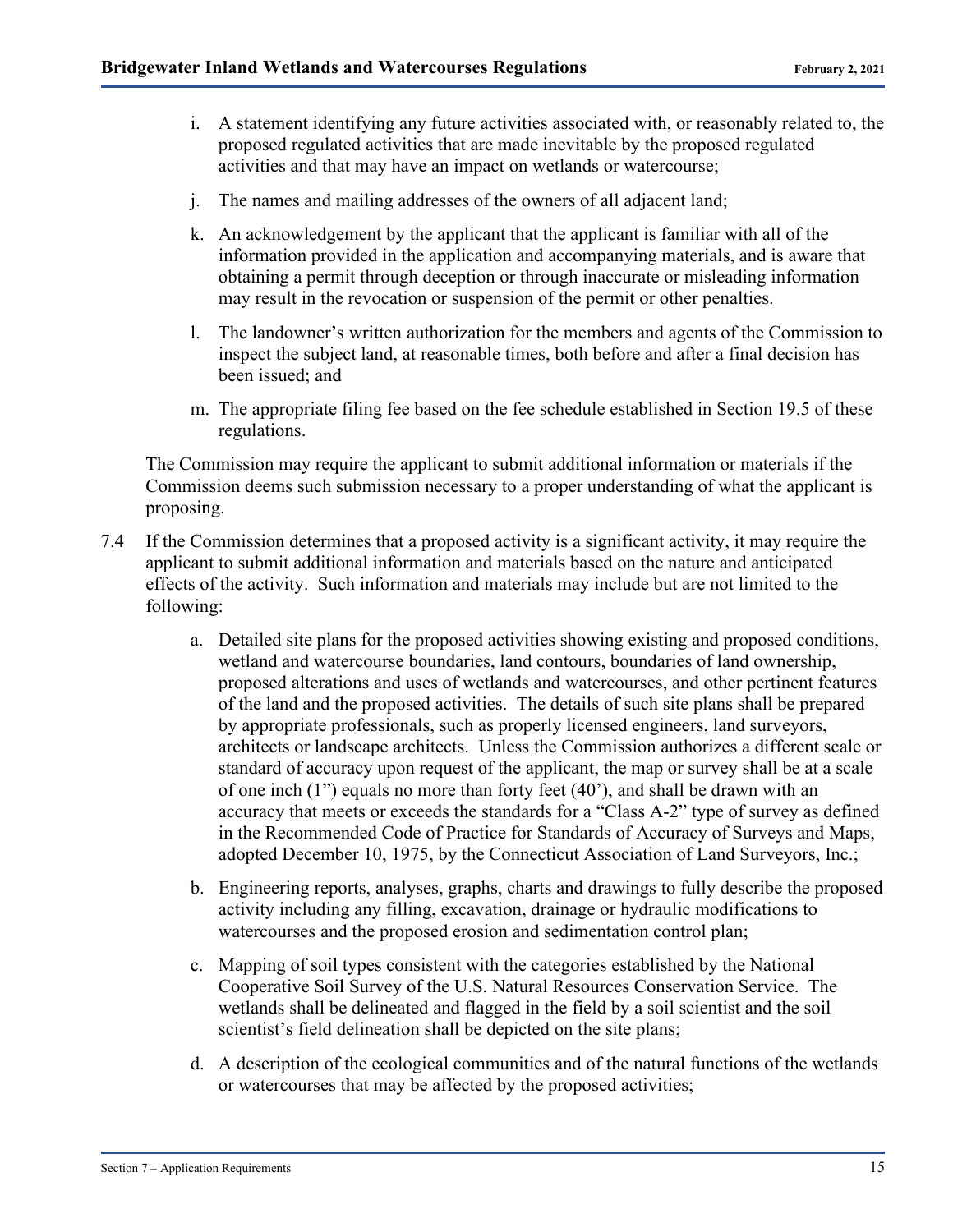- e. A description of how the applicant will change, diminish, or enhance the ecological communities and functions of the wetlands or watercourses involved in the application;
- f. A description of each alternative the applicant has considered, and an explanation of why each alternative that was not chosen was deemed neither feasible nor prudent;
- g. An analysis of the chemical or physical characteristics of any fill material; and
- h. A description of all management practices and other measures designed to mitigate the impact of the proposed activities.
- 7.5 With respect to any application for a permit for regulated activities, the applicant shall certify whether:
	- a. Any portion of the property on which the regulated activities are proposed is located within five hundred feet (500') of the boundary of an adjoining municipality;
	- b. Any portion of any wetland or watercourse that may be affected by the proposed regulated activities is located within five hundred feet (500') of the boundary of an adjoining municipality;
	- c. Traffic attributable to the completed project on the site will use streets within the adjoining municipality to enter or exit the site;
	- d. Sewer or water drainage from the project site will flow through and impact the sewage or drainage system within the adjoining municipality; or
	- e. Water runoff from the improved site will impact streets or other municipal or private property within the adjoining municipality.
- 7.6 Five (5) copies of all permit application materials shall be submitted to comprise a complete application. The Commission may direct the applicant to submit additional copies of application materials if it determines that such submission would be of assistance to the Commission or its consultants.
- 7.7 Any application to renew or amend an existing permit shall be filed with the Commission in accordance with Section 8 of these regulations at least sixty-five (65) days prior to the expiration date of the permit. Any such application shall contain the information required under Section 7 of these regulations, provided:
	- a. The application may incorporate the documentation and record of the prior application.
	- b. The application shall describe the extent of work completed at the time of filing and the schedule for completing activities authorized in the permit.
	- c. The application shall state the reason why the authorized activities were not or cannot be initiated or completed within the time specified in the permit.
	- d. The application shall describe any changes in facts or circumstances involved with or affecting wetlands or watercourses or the use of the land for which the permit was issued.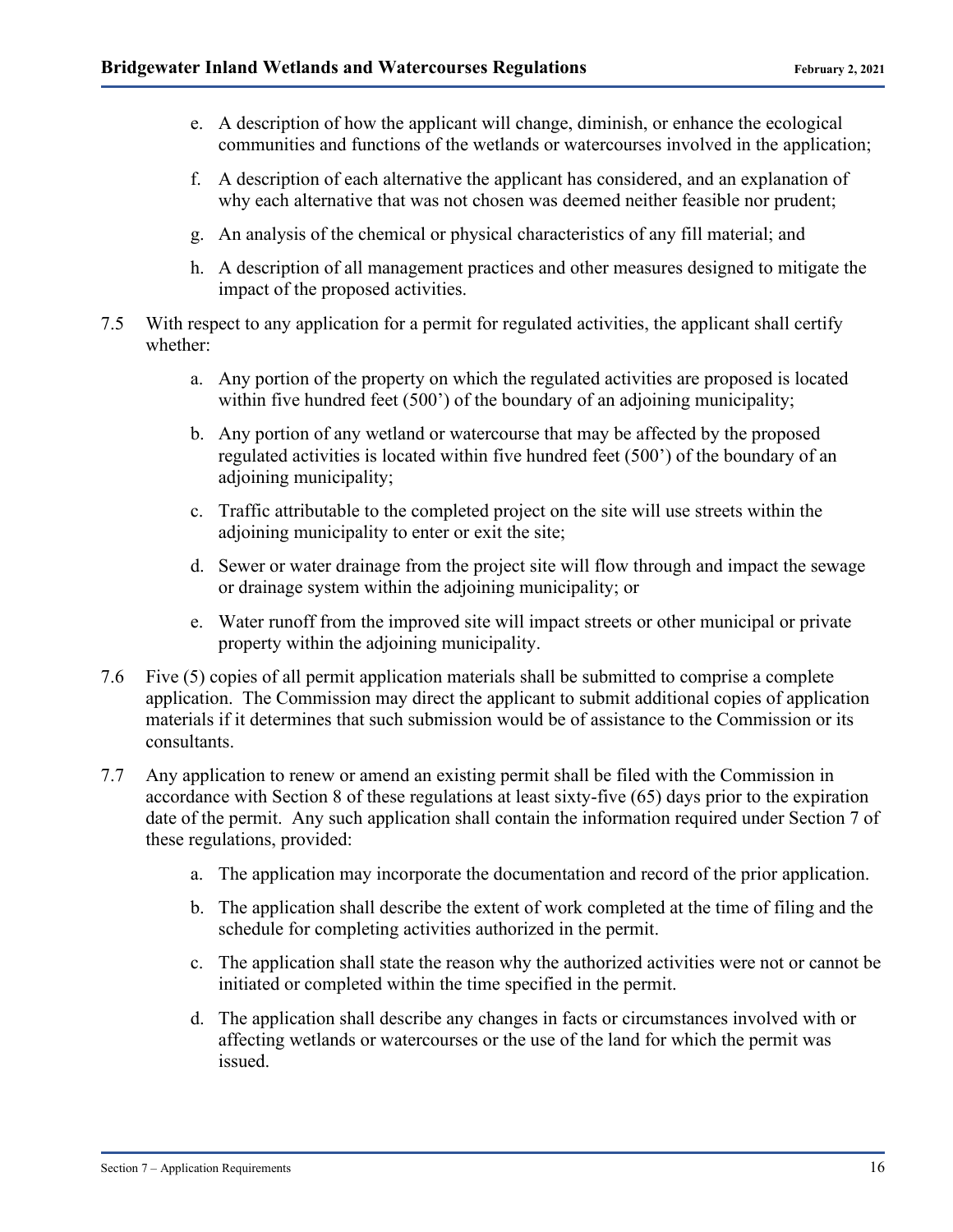- e. The Commission may, prior to the expiration of a permit, accept an untimely application to renew such permit if the authorized activities are ongoing, and it may allow the continuation of work beyond the expiration date if, in the Commission's judgement, the permit is likely to be renewed and the public interest or environment will be best served by not interrupting the activities.
- 7.8 Any application to renew a permit shall be granted upon request of the permit holder unless the Commission finds that there has been a substantial change in circumstances that requires a new permit application or an enforcement action has been undertaken with regard to any of the regulated activities for which the permit was issued, provided no permit may be valid for more than ten (10) years from the date of the initial approval of the relevant regulated activities.
- 7.9 For any permit application involving property subject to a conservation restriction or preservation restriction, the following shall apply:
	- a. For purposes of this section, "conservation restriction" means a limitation, whether or not stated in the form of a restriction, easement, covenant or condition, in any deed, will or other instrument executed by or on behalf of the owner of the land described therein, including, but not limited to, the state of any political subdivision of the state, or in any order of taking such land whose purpose is to retain land or water areas predominantly in their natural, scenic or open condition or in agricultural farming, forest or open space use.
	- b. For purposes of this section, "preservation restriction" means a limitation, whether or not stated in the form of a restriction, easement, covenant or condition, in any deed, will or other instrument executed by or on behalf of the owner of land, including, but not limited to, the state or any political subdivision of the state, or in any order of taking of such land whose purpose is to preserve historically significant structures or sites.
	- c. No person shall file a permit application, other than for interior work in an existing building or for exterior work that does not expand or alter the footprint of an existing building, relating to property that is subject to a conservation restriction or a preservation restriction unless the applicant provides proof that the applicant has provided written notice of such application, by certified mail, return receipt requested, to the party holding such restriction not later than sixty (60) days prior to the filing of the permit application.
	- d. In lieu of such notice pursuant to subsection 7.9c, the applicant may submit a letter from the holder of such restriction or from the holder's authorized agent, verifying that the applicant is in compliance with the terms of the restriction.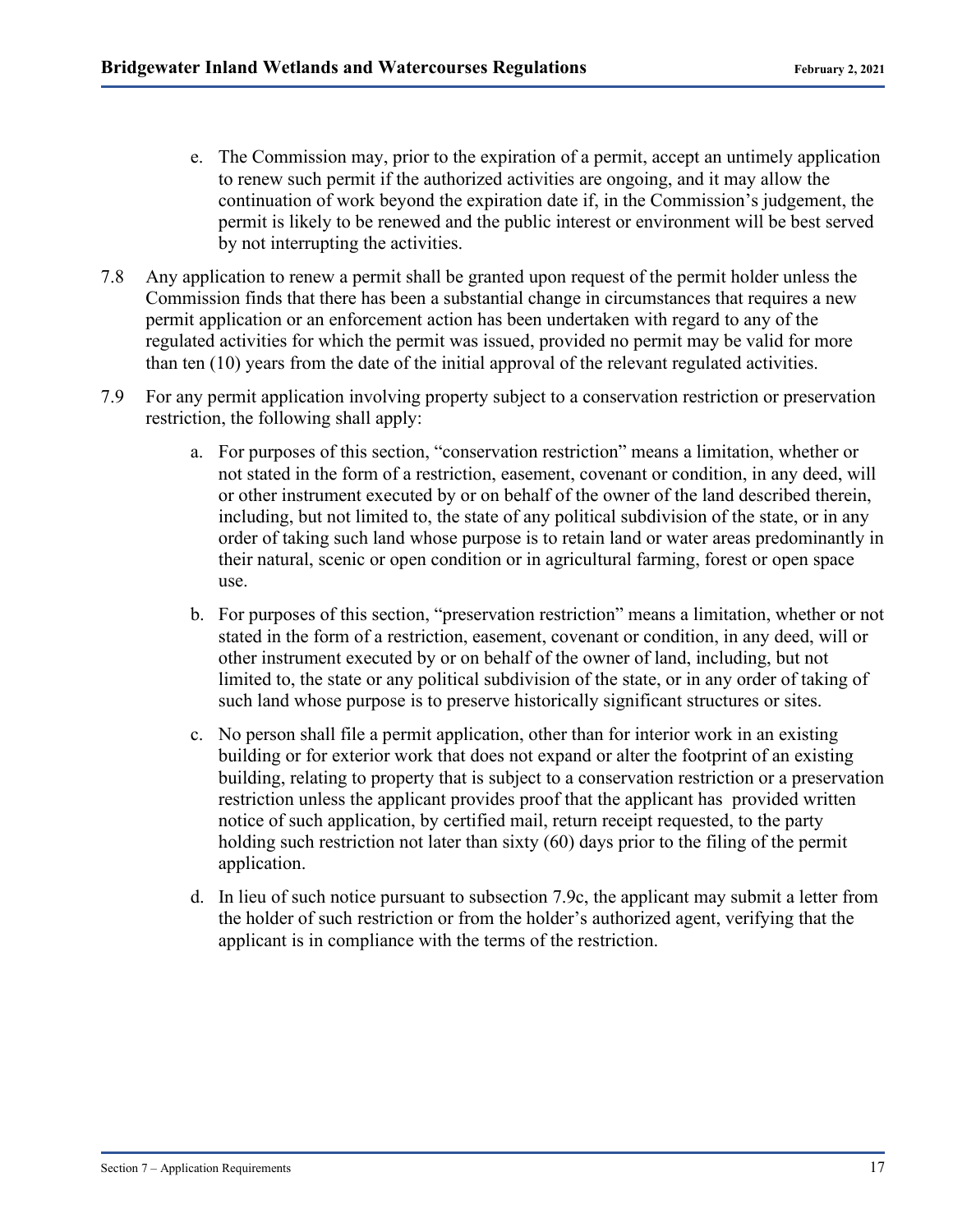#### **Section 8 Permit Application Procedures**

- 8.1 All applications to conduct regulated activities shall be submitted to the Commission or its designated agent.
- 8.2 When an application to conduct or cause to be conducted one or more regulated activities is filed and any portion of the affected or potentially affected wetland or watercourse is within five hundred feet (500') of the boundary of another municipality, the applicant shall give written notice of the application by certified mail, return receipt requested, to the inland wetlands and watercourses agency of such other municipality no later than the day the application is filed with the Commission.
- 8.3 The Commission shall, in accordance with Connecticut General Statutes Section 22a-42b (1997), as amended, notify the clerk of any adjoining municipality of the pendency of any application to conduct a regulated activity when:
	- a. Any portion of the property on which the regulated activity is proposed is located within five hundred feet (500') of the boundary of an adjoining municipality;
	- b. A significant portion of the traffic to the completed project on the site will use streets within the adjoining municipality to enter or exit the site;
	- c. A significant portion of the sewer or water drainage from the project site will flow through and significantly impact the sewage or drainage system within the adjoining municipality; or
	- d. Water runoff from the improved site will impact streets or other municipal or private property within the adjoining municipality.

Notice of the pendency of such application shall be made by certified mail, return receipt requested, and shall be mailed within seven (7) days of the date of receipt of the application. Documentation of such notice shall be provided to the Commission.

- 8.4 When an application is filed to conduct or cause to be conducted a regulated activity that will or may affect an inland wetland or watercourse, any portion of which is within the watershed of a water company as defined in Section 16-1 of the Connecticut General Statutes (1997), as amended, the applicant shall provide written notice of the application to the water company, provided the water company has filed a map showing the boundaries of the watershed on the Bridgewater Land Records and also with the Commission. Such notice shall be made by certified mail, return receipt requested, and shall be mailed within seven (7) days of the date of the application. Documentation of such notice shall be provided to the Commission.
- 8.5 The date of receipt of any application shall be the earlier of (i) the day of the next regularly scheduled meeting of the Commission following the day of submission of the application or (ii) thirty-five (35) days after submission of the application.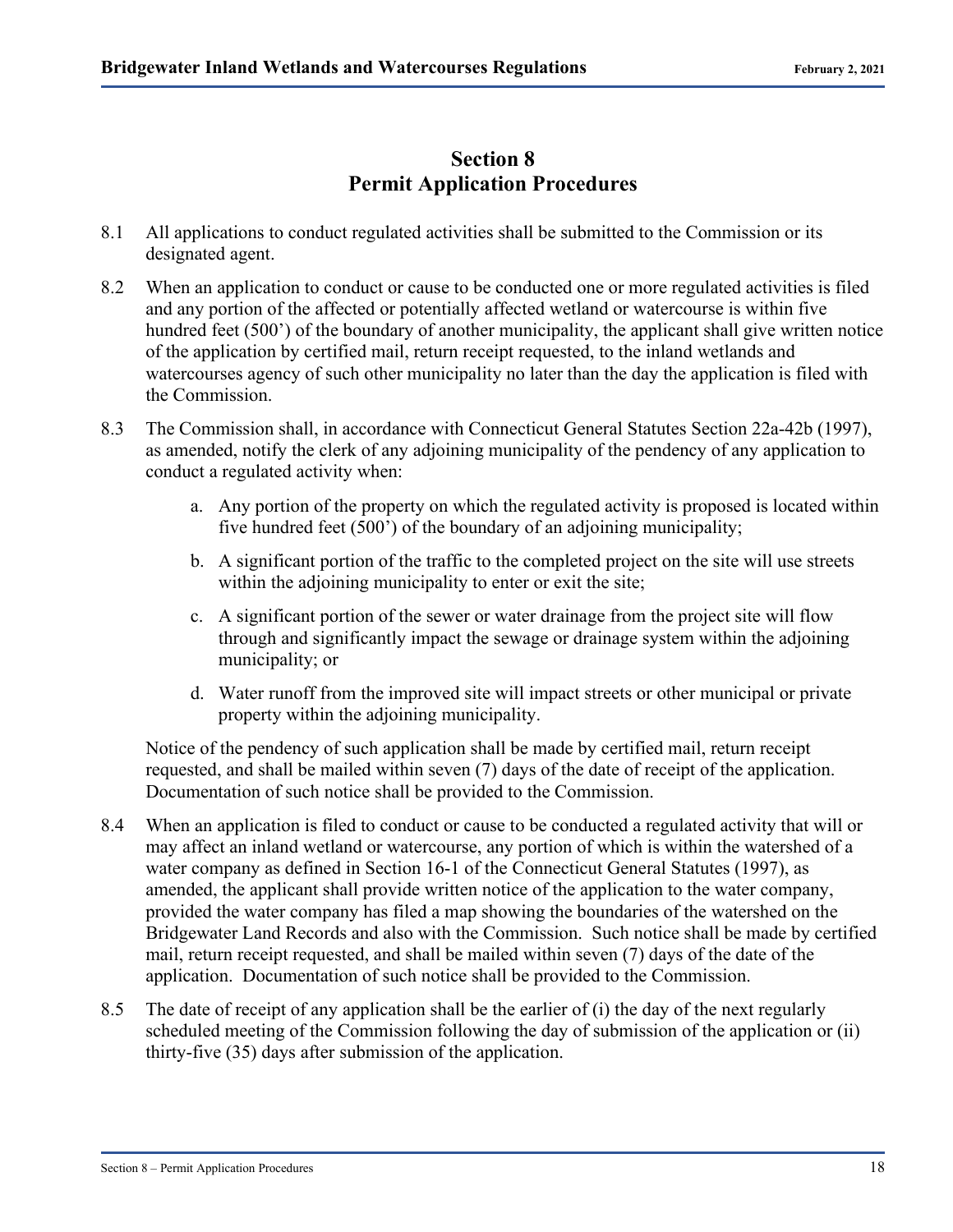- 8.6 The applicant shall provide such additional information as the Commission may reasonably require at any time during the review period. Requests for such additional information shall not stay the time limitations as set forth in Section 11.2 of these regulations.
- 8.7 All applications shall be open for public inspection.
- 8.8 Incomplete applications may be denied.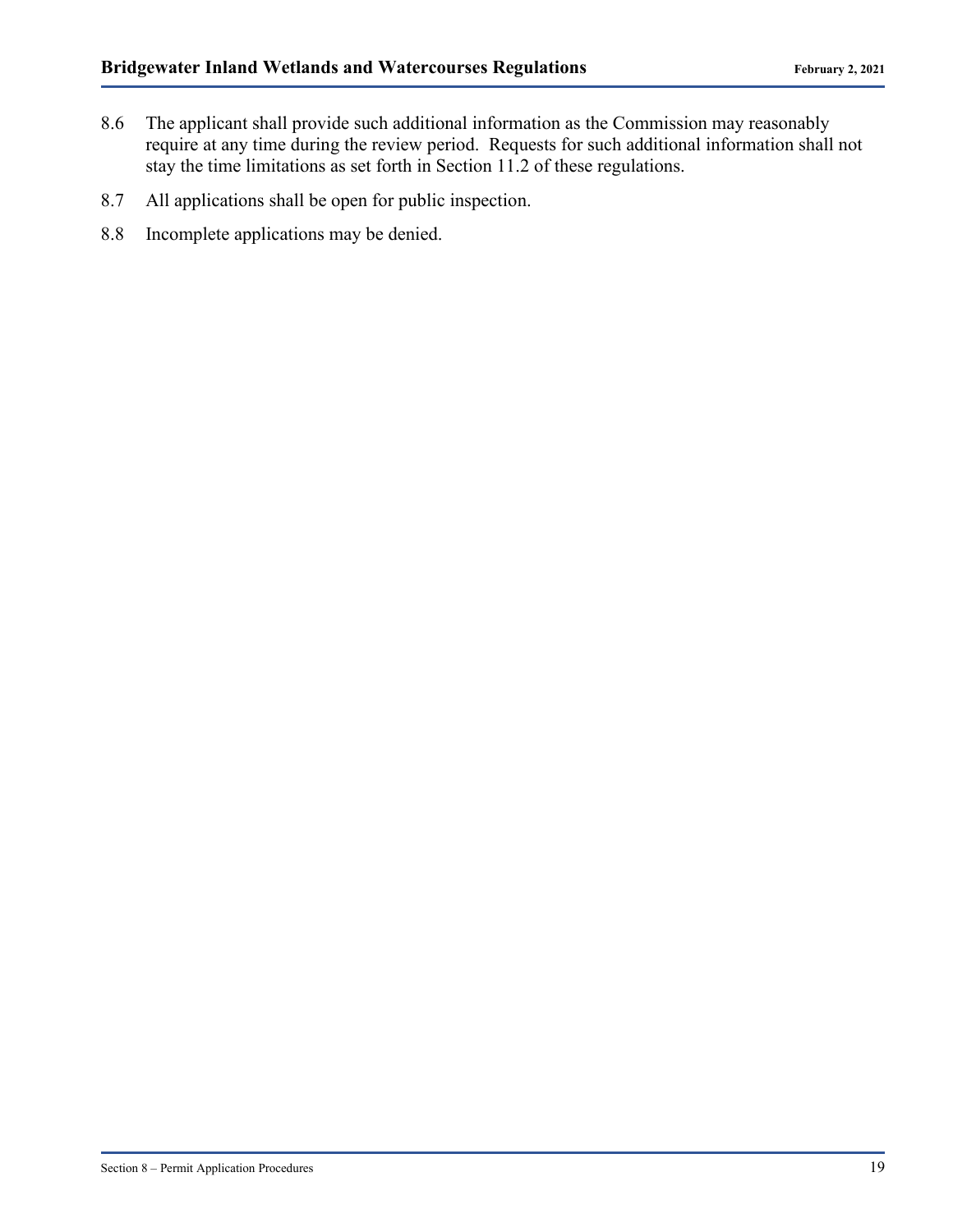#### **Section 9 Public Hearings on Permit Applications**

- 9.1 The Commission shall not hold a public hearing on a permit application unless the Commission determines that the proposed activity may have a significant impact on wetlands or watercourses, a petition signed by at least twenty-five (25) persons requesting a hearing is filed with the Commission not later than fourteen (14) days after the date of receipt of such application or the Commission finds that a public hearing regarding such application would be in the public interest. The Commission may issue a permit without a public hearing provided no petition provided for in this section is filed with the Commission on or before the fourteenth  $(14<sup>th</sup>)$  day after the date of receipt of the application. Such hearing shall be held no later than sixty-five (65) days after the date of receipt of such application. All applications and maps and documents relating thereto shall be open for public inspection. Any person may appear and be heard at any public hearing.
- 9.2 Notice of any public hearing on an application shall be published at least twice at intervals of not less than two (2) days, the first no more than fifteen (15) days and not fewer than ten (10) days, and the last not less than two (2) days before the date set for the hearing.
- 9.3 The applicant shall mail notice of any public hearing on an application by certified mail, return receipt requested, to the owner(s) of record of all abutting land no less than fifteen (15) days prior to the day of the hearing. Proof of such mailing shall be provided to the Commission no later than the date of completion of the hearing.
- 9.4 In the case of any application that is subject to the notification provisions of Section 8.3 of these regulations, the Commission shall not commence a public hearing until the clerk of each affected, adjoining municipality has received notice of the pendency of the application.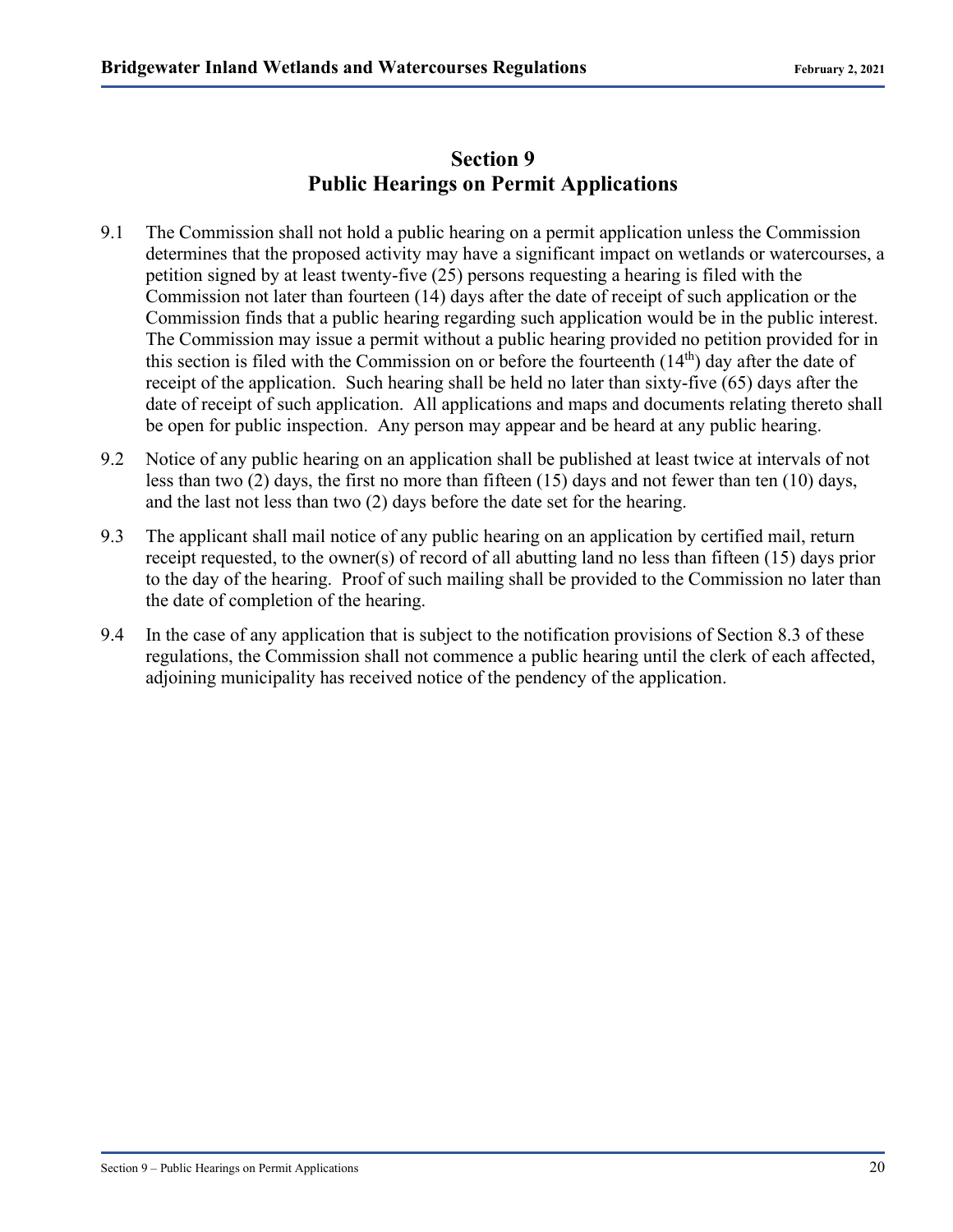#### **Section 10 Considerations for Decision**

- 10.1 The Commission may consider, but shall not be bound by, the following in making its decision on an application:
	- a. The application and its supporting documentation.
	- b. Public comments, evidence and testimony.
	- c. Reports from other offices, agencies and commissions, including but not limited to the Town of Bridgewater Planning and Commission, Building Official, and Health Officer.
	- d. Comments from the Northwest Conservation District, Western Connecticut Council of Governments or other regional planning agencies or organizations, agencies in adjacent municipalities that may be affected by the proposed activity, or other technical agencies or organizations that may undertake additional studies or investigations.
- 10.2 In carrying out the purposes and policies of the Inland Wetlands and Watercourses Act and these regulations, including matters relating to regulation, licensing and enforcement, the Commission shall take into consideration all relevant facts and circumstances, including but not limited to:
	- a. The environmental impact of the proposed regulated activities on wetlands or watercourses;
	- b. The applicant's purpose for the proposed regulated activities, and any feasible and prudent alternatives to such activities that would cause less or no environmental impact to wetlands or watercourses;
	- c. The relationship between the short-term and long-term impacts of the proposed regulated activities on wetlands or watercourses and the maintenance and enhancement of longterm productivity of such wetlands or watercourses;
	- d. Irreversible and irretrievable loss of wetland or watercourse resources that would be caused by the proposed regulated activities, including the extent to which such activities would foreclose a future ability to protect, enhance or restore such resources, and any mitigation measures that may be considered as a condition of issuing a permit for such activities including, but not limited to, measures to (1) prevent or minimize pollution or other environmental damage, (2) maintain or enhance existing environmental quality, or (3) in the following order of priority, restore, enhance and create productive wetland or watercourse resources;
	- e. The character and degree of injury to, or interference with, safety, health or the reasonable use of property that is caused or threatened by the proposed regulated activities;
	- f. The impacts of the proposed regulated activities on wetlands and watercourses outside the areas for which the activities are proposed; and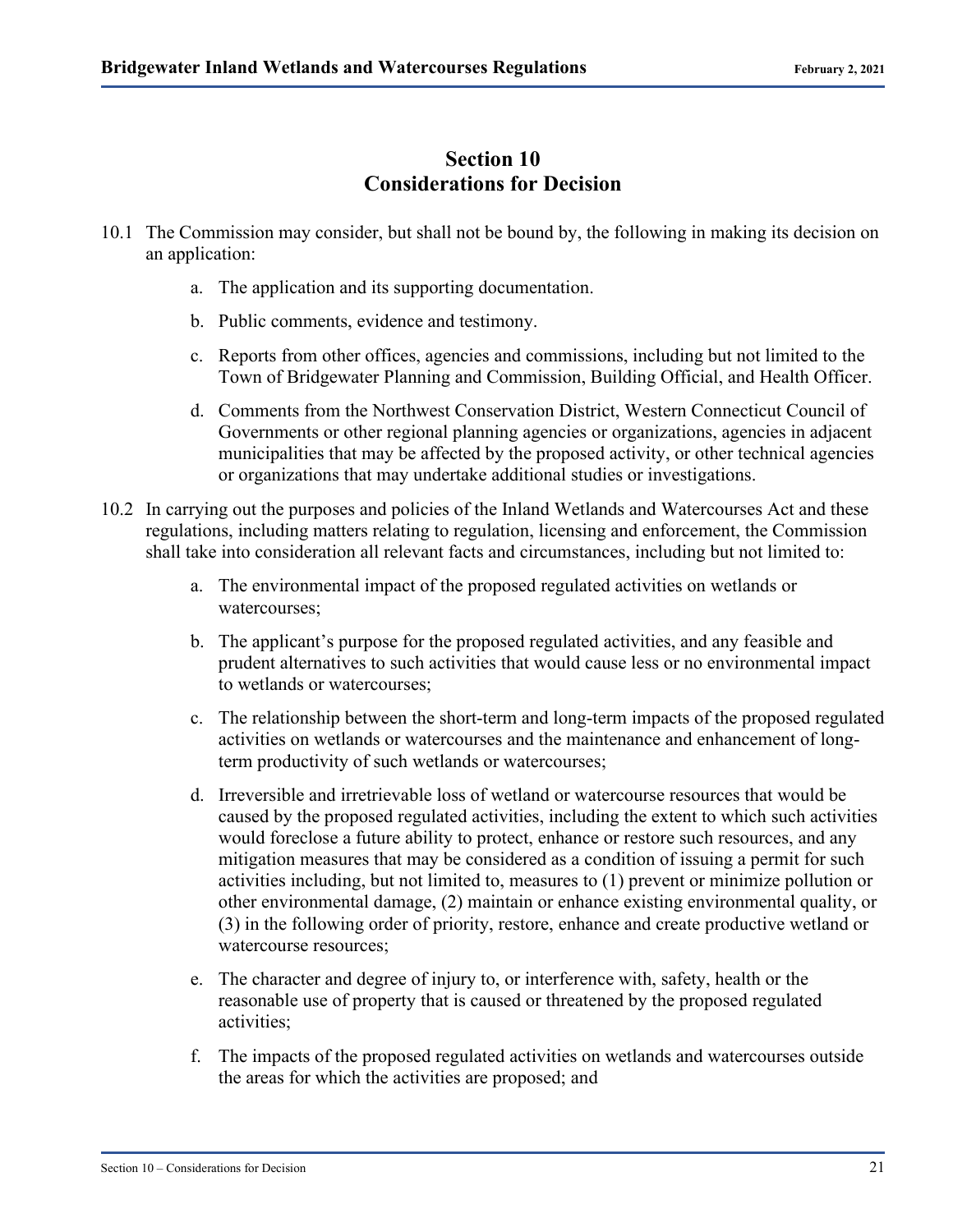- g. Future activities associated with, or reasonably related to, the proposed regulated activities that are made inevitable by the proposed regulated activities and that may have an impact on wetlands or watercourses.
- 10.3 In the case of an application that received a public hearing pursuant to a finding by the Commission that the proposed activity may have a significant impact on wetlands or watercourses, a permit shall not be issued unless the Commission finds on the basis of the record that a feasible and prudent alternative does not exist. In making this finding the Commission shall consider the facts and circumstances set forth in Section 10.2 The finding and the reasons therefor shall be stated on the record in writing.
- 10.4 In the case of an application that is denied on the basis of a finding that there may be feasible and prudent alternatives to the proposed regulated activities that have less adverse impact on wetlands or watercourses, the Commission shall propose on the record in writing the types of alternatives that the applicant may investigate, provided this Section 10.4 shall not be construed to shift the burden from the applicant to prove that the applicant is entitled to the permit, or to present alternatives to the proposed regulated activities.
- 10.5 In reaching its decision on any application after a public hearing, the Commission shall base its decision on the record of that hearing. In making its decision, the Commission shall not consider documentary evidence or other material that was submitted after the close of the hearing, except that the Commission may consider comments or explanations offered by the Town's or Commission's staff or consultants on evidence that was submitted prior to the close of the hearing. A conclusion by the Commission that a feasible and prudent alternative does not exist shall not create a presumption that a permit should be issued; rather, the Commission may still deny the requested permit if it determines that the impacts of the proposed activities on wetlands or watercourses would be unacceptably harmful. The applicant has the burden of demonstrating that the application is consistent with the purposes and policies of these regulations and of the Inland Wetlands and Watercourses Act.
- 10.6 In the case of an application where the applicant has provided written notice pursuant to subsection 7.9c of these regulations, the holder of the restriction may provide proof to the inland wetlands agency that granting of the permit application will violate the terms of the restriction. Upon a finding that the requested land use violates the terms of such restriction, the inland wetlands agency shall not grant the permit approval.
- 10.7 In the case of an application where the applicant fails to comply with the provisions of subsections 7.9c or 7.9d of these regulations, the party holding the conservation or preservation restriction may, not later than fifteen (15) days after receipt of actual notice of permit approval, file an appeal with the inland wetlands agency, subject to the rules and regulations of such agency relating to appeals. The inland wetlands agency shall reverse the permit approval upon a finding that the requested land use violates the terms of such restriction.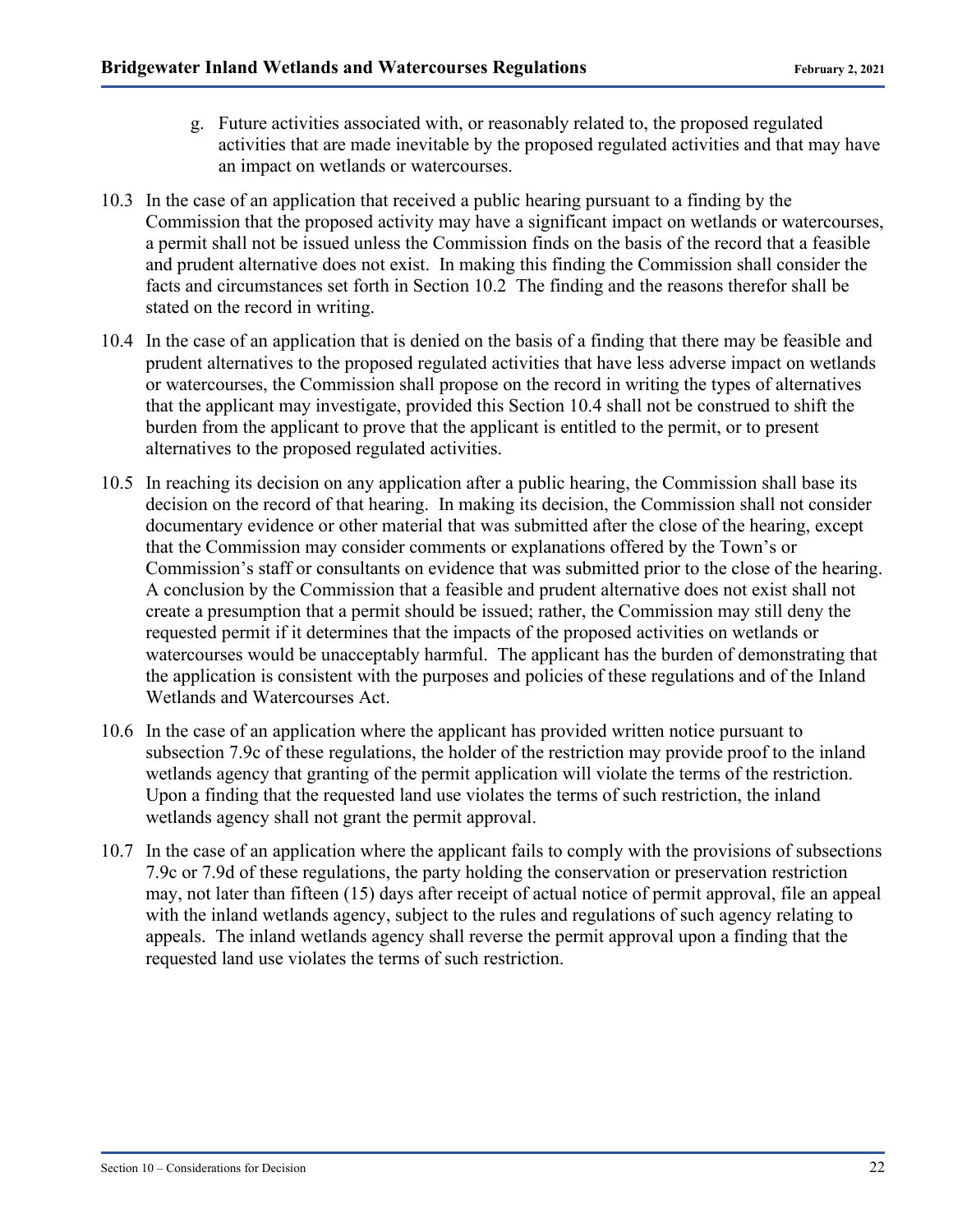#### **Section 11 Decision Process and Permit**

- 11.1 The Commission, or its duly authorized agent acting pursuant to Section 12 of these regulations, may, in accordance with Section 10 of these regulations, grant the application as filed; grant it upon other terms, conditions, limitations or modifications of the regulated activity designed to carry out the purposes and policies of the Act; or deny the application. Such terms and conditions may include any reasonable measures that would mitigate the impacts of the regulated activities and that would (a) prevent or minimize pollution or other environmental damage, (b) maintain or enhance existing environmental quality, or (c) in the following order of priority, restore, enhance and create productive wetland or watercourse resources.
- 11.2 No later than sixty-five (65) days after receipt of an application, the Commission may hold a public hearing on such application pursuant to the conditions set forth in Section 9.1. The hearing shall be completed within forty-five (45) days of its commencement. Action shall be taken on applications within thirty-five (35) days after completion of a public hearing. In the absence of a public hearing, action shall be taken on applications within sixty-five (65) days after the date of receipt of the application. The applicant may consent to one or more extensions of the periods specified in this subsection for the holding of the hearing and for action on such application, provided the total extension of any such period shall not be longer than the original period as specified in this subsection. The applicant may also withdraw such application at any time before the Commission makes a decision on such application. The failure of the Commission to act within any time period specified in this subsection, or any extension thereof, shall not be deemed to constitute approval of the application. An application deemed incomplete by the Commission shall be withdrawn by the applicant or denied by the Commission.
- 11.3 The Commission shall state upon its record the reasons and bases for its decision and, in the event a public hearing was held on the application, such decision shall be based fully on the record of such hearing and shall be in writing. If required under Section 10 of these regulations, the decision shall incorporate a written statement relative to the consideration of feasible and prudent alternatives.
- 11.4 The Commission shall notify the applicant and any other person entitled to notice of its decision within fifteen (15) days of the date of the decision by certified mail, return receipt request, and the Commission shall cause notice of its order in the issuance or denial of the permit to be published in a newspaper having a general circulation within the Town. In any case in which such notice is not published within such fifteen (15) day period, the application may provide for the publication of such notice within ten (10) days thereafter.
- 11.5 If an application involves an activity that also requires a zoning site plan approval, special permit or special exception under Sections 8-3(g) or 8-3c of the Connecticut General Statutes (1997), as amended, or involves an area that contains one or more wetlands or watercourses and is the subject of a subdivision application under Section 8-26 of the Connecticut General Statutes (1997), as amended, the Commission shall submit a copy of the Commission's decision and report on the application to the Town of Bridgewater Planning and Zoning Commission within fifteen (15) days after the date of the decision.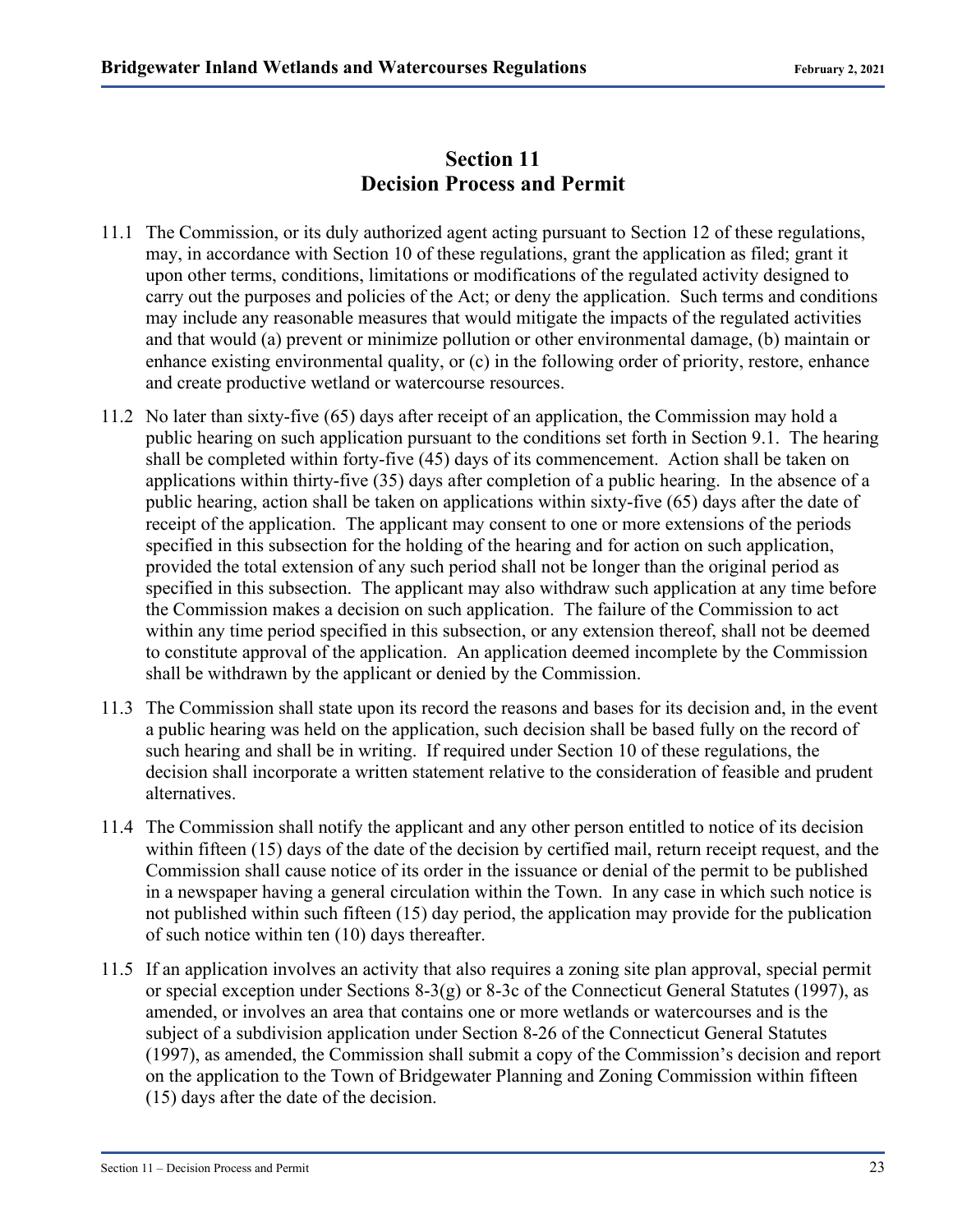- 11.6 a. Except as provided in subsection c. below, any permit issued for the development of property for which an approval is required under Chapter 124, 124b, 126 or 126a of the Connecticut General Statutes shall be valid until the approval granted under such chapter expires or for ten (10) years, whichever is earlier.
	- b. Any permit issued under this section for any activity for which an approval is not required under Chapter 124, 124b, 126 or 126a of the Connecticut General Statutes shall be valid for not less than two (2) years and not more than five (5) years. Any such permit shall be renewed upon request of the permit holder unless the agency finds that there has been a substantial change in circumstances which requires a new permit application or an enforcement action has been undertaken with regard to the regulated activity for which the permit was issued, provided that no permit may be valid for more than ten (10) years except as further provided in subsection c, below.
	- c. Any permit issued prior to July 1, 2011, that has not expired prior to May 9, 2011, shall expire not less than nine (9) years after the date of such approval. Any such permit shall be renewed upon request of the permit holder unless the agency finds that there has been a substantial change in circumstances which requires a new permit application or an enforcement action has been undertaken with regard to the regulated activity for which the permit was issued, provided no permit may be valid for more than fourteen (14) years.
- 11.7 No permit issued by the Commission shall be assigned or transferred without the written permission of the Commission. However, the Commission shall not deny any proposed assignment or transfer of a permit unless it determines that one or more conditions of the permit have not been met or that such conditions cannot or will not be met by the proposed transferee.
- 11.8 If a bond, insurance or other financial security is required in accordance with Section 13 of these regulations, the Commission may withhold issuing the permit until such security is provided. The Commission may revoke any permit if such security lapses or is terminated before the regulated activities to which such security was related are completed or, in the event the Commission has required post-completion maintenance security, before the specified maintenance period has ended.
- 11.9 General provisions in the issuance of all permits:
	- a. The permittee shall notify the Commission prior to the commencement of work and upon the completion of work by returning START and FINISH CARDS.
	- b. Each regulated activity shall be completed within one (1) year of the commencement of the activity. If the activity is not completed, the permittee may request an extension in accordance with Section 7 of these regulations.
	- c. In evaluating applications, the Commission may rely in whole or in part on information provided by the applicant. If such information subsequently proves to be false, deceptive, incomplete or inaccurate, the Commission may modify, suspend or revoke the permit.
	- d. All permits issued by the Commission are subject to and do not derogate any present or future rights or powers of the Commission or the Town of Bridgewater, and convey no rights in real estate or material nor any exclusive privileges, and are further subject to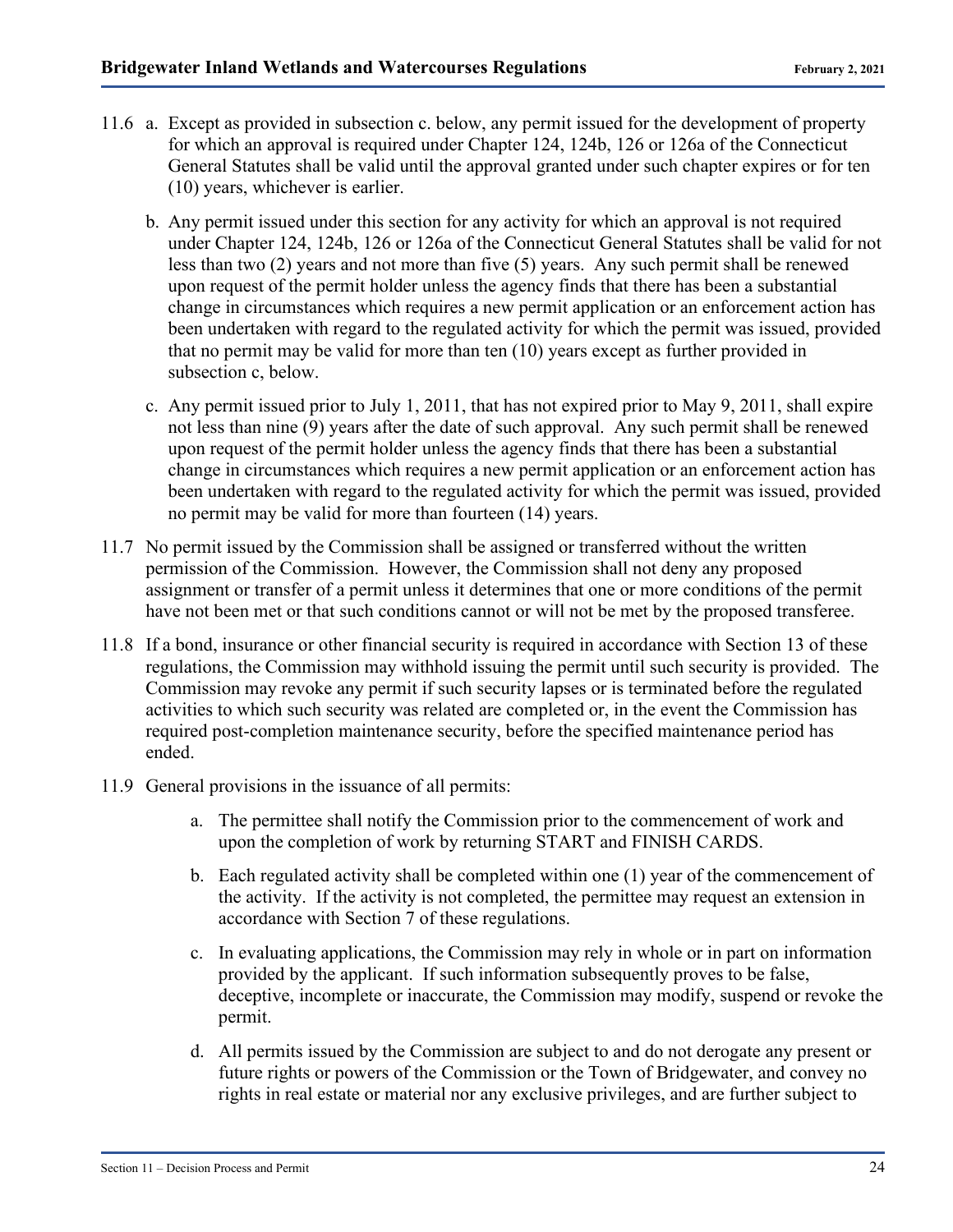any and all public and private rights and to any federal, state, and municipal laws or regulations pertinent to the subject land or activities.

- e. If the activities authorized by the Commission's permit also involve one or more activities that require zoning or subdivision approval or a special permit, variance or special exception under Sections 8-3(g), 8-3c, or 8-26 of the Connecticut General Statutes, no work pursuant to the wetland permit may begin until all such approvals are obtained. If any changes in any permitted activity should be required by another Town commission or department and such changes may affect wetlands, watercourses, drainage or regulated areas, the changes must be submitted and approved by the Commission prior to the commencement of the activity. If the permittee fails to submit such changes to the Commission for review, the permit shall be deemed null and void.
- f. The permittee shall employ best management practices for the control of soil erosion and sedimentation at all times during the permitted activities, consistent with the "Guidelines for Soil Erosion and Sediment Control", revised 1988, published by the Connecticut Council on Soil and Water Conservation. Further, the permittee shall take all necessary steps to control stormwater discharge and to otherwise prevent pollution of wetlands and watercourses. Following the issuance of any permit under these regulations, the Commission may require that additional soil erosion and sediment control measures be employed if it finds that site conditions warrant such measures.
- g. No equipment or material, including fill, construction material or debris, shall be deposited, placed or stored in any wetland or watercourse, on or off site, unless specifically authorized by the Commission.
- h. Permits are not assignable or transferable without the prior written consent of the Commission. However, the Commission shall not deny any proposed transfer of a permit unless it determines that one or more conditions of the permit have not been met or that such conditions cannot or will not be met by the proposed transferee.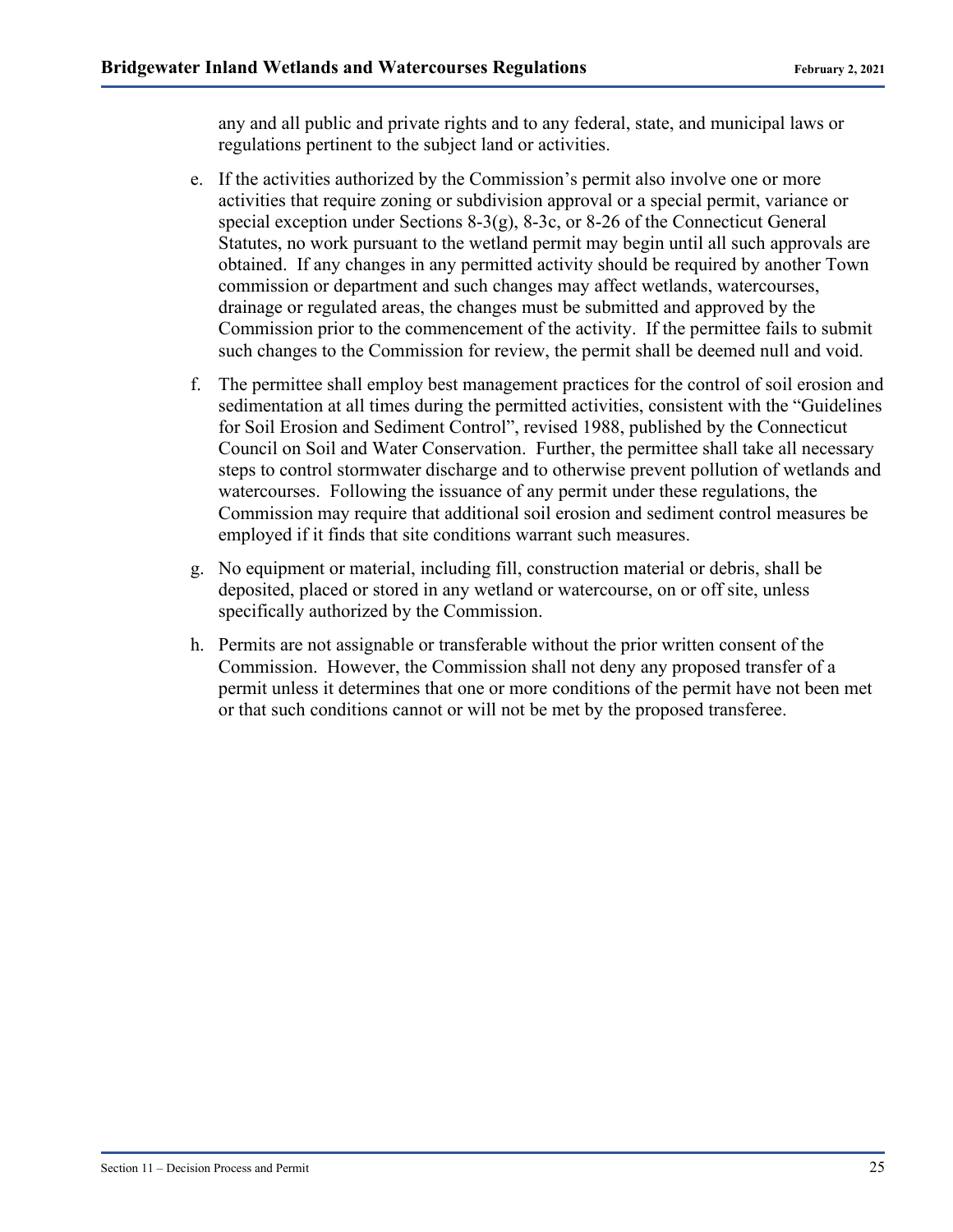#### **Section 12 Action by Duly Authorized Agent**

- 12.1 The Commission may delegate to its duly authorized agent the authority to approve or extend an activity that is not located in a wetland or watercourse when such agent finds that the conduct of such activity would result in no greater than a minimal impact on any wetlands or watercourses, provided such agent has completed the comprehensive training program developed by the Commissioner of Energy and Environmental Protection pursuant to Section 22a-39 of the Connecticut General Statutes (1997), as amended. Requests for such approval shall be made on a form provided by the Commission and shall contain the information listed under Section 7.3 of these regulations and any other information the Commission may reasonably require. Notwithstanding the provisions for receipt and processing applications prescribed in Sections 8, 9 and 11 of these regulations, such agent may approve or extend the approval of such an activity at any time.
- 12.2 Any person receiving such approval or extension from such agent shall within ten (10) days of the date of such approval or extension, publish, at the applicant's expense, notice of the approval or extension in a newspaper having a general circulation in the Town of Bridgewater. Any person may appeal such decision of such agent to the Commission within fifteen (15) days after the publication date of the notice and the Commission shall consider such appeal at its next regularly scheduled meeting, provided such meeting is no earlier than three (3) business days after the date of receipt of such appeal by the Commission or its agent. Any person may appear and be heard at the meeting held by the Commission to consider the subject appeal. The Commission shall, in its discretion, sustain, alter, or reject the decision of its agent or require an application for a permit in accordance with Section 7 of these regulations.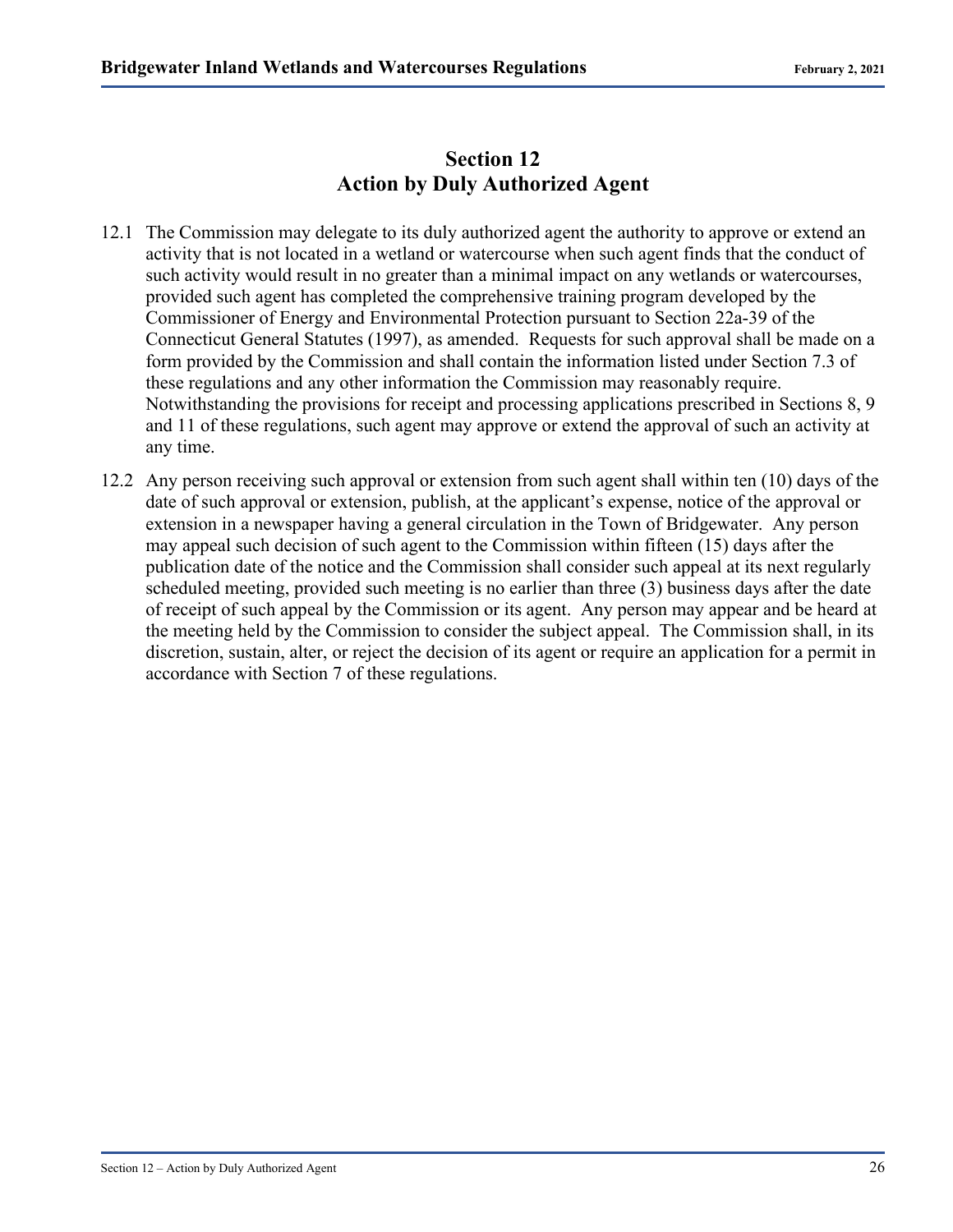# **Section 13 Security**

- 13.1 Upon approval of an application and prior to the issuance of a permit, the Commission may, in its discretion, require the applicant to file a bond or other security, with such surety, and in such amount and form, as the Commission may approve.
- 13.2 The bond or other security shall be conditioned on compliance with all provisions of these regulations and the terms, conditions and limitations established in the permit.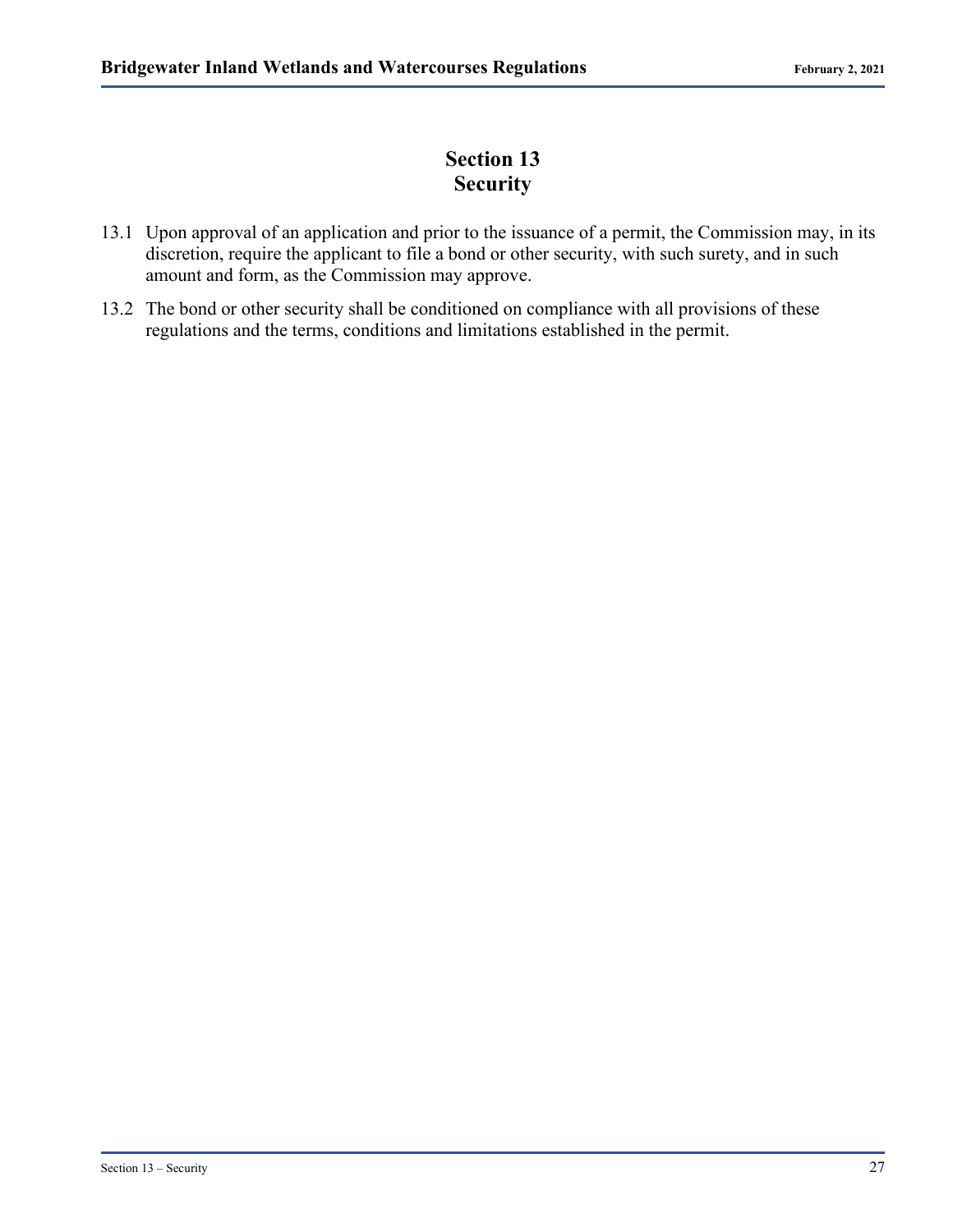#### **Section 14 Enforcement**

- 14.1 The Commission may appoint an agent or agents to act in its behalf with the authority to inspect property, to issue notices of violation or enforcement orders pursuant to Section 14.3, and to carry out other actions or investigations necessary for the enforcement of these regulations. In carrying out the purposes of this section, the Commission or its duly authorized agent shall take into consideration the criteria for decision under Section 10.2 of these regulations.
- 14.2 The Commission or its authorized agent may make regular inspections, at reasonable hours, of all regulated activities for which permits have been issued under these regulations.
- 14.3 If the Commission or its authorize agent finds that any person is conducting or maintaining any activity, facility or condition that is in violation of the Act or these regulations, the Commission or its authorized agent may, without limitation:
	- a. Issue a written order by certified mail, return receipt requested, to such person conducting such activity or maintaining such facility or condition to immediately cease such activity or to correct such facility or condition. Within ten (10) calendar days of the issuance of such order, the Commission shall hold a hearing to provide the person an opportunity to be heard and to show cause why the order should not remain in effect. The Commission shall consider the facts presented at the hearing and within ten (10) days of the completion of the hearing notify the person by certified mail that the original order remains in effect, that a revised order is in effect, or that the order has been withdrawn. The Commission shall publish notice of its decision in a newspaper having general circulation in the municipality. The original order shall be effective upon issuance and shall remain in effect until the Commission affirms, revises or withdraws the order. The issuance of an order pursuant to this subsection shall not delay or bar an action pursuant to Section 22a-44(b) of the Connecticut General Statutes (1997), as amended.
	- b. Suspend or revoke a permit if it finds that the permittee has not complied with the terms, conditions or limitations set forth in the permit or has exceeded the scope of the work as set forth in the application, including application plans. Prior to revoking or suspending any permit, the Commission shall issue notice to the permittee, personally or by certified mail, return receipt requested, setting forth the facts or conduct that warrants the intended action. The Commission shall hold a hearing to provide the permittee an opportunity to show that the permittee is in compliance with the permit and with any and all requirements for retention of the permit. The Commission shall notify the permittee of its decision to suspend, revoke, or maintain a permit by certified mail within fifteen (15) days of the date of its decision. The Commission shall also publish notice of any decision to suspend or revoke a permit in a newspaper having general circulation in the Town within fifteen (15) days of the date of the decision.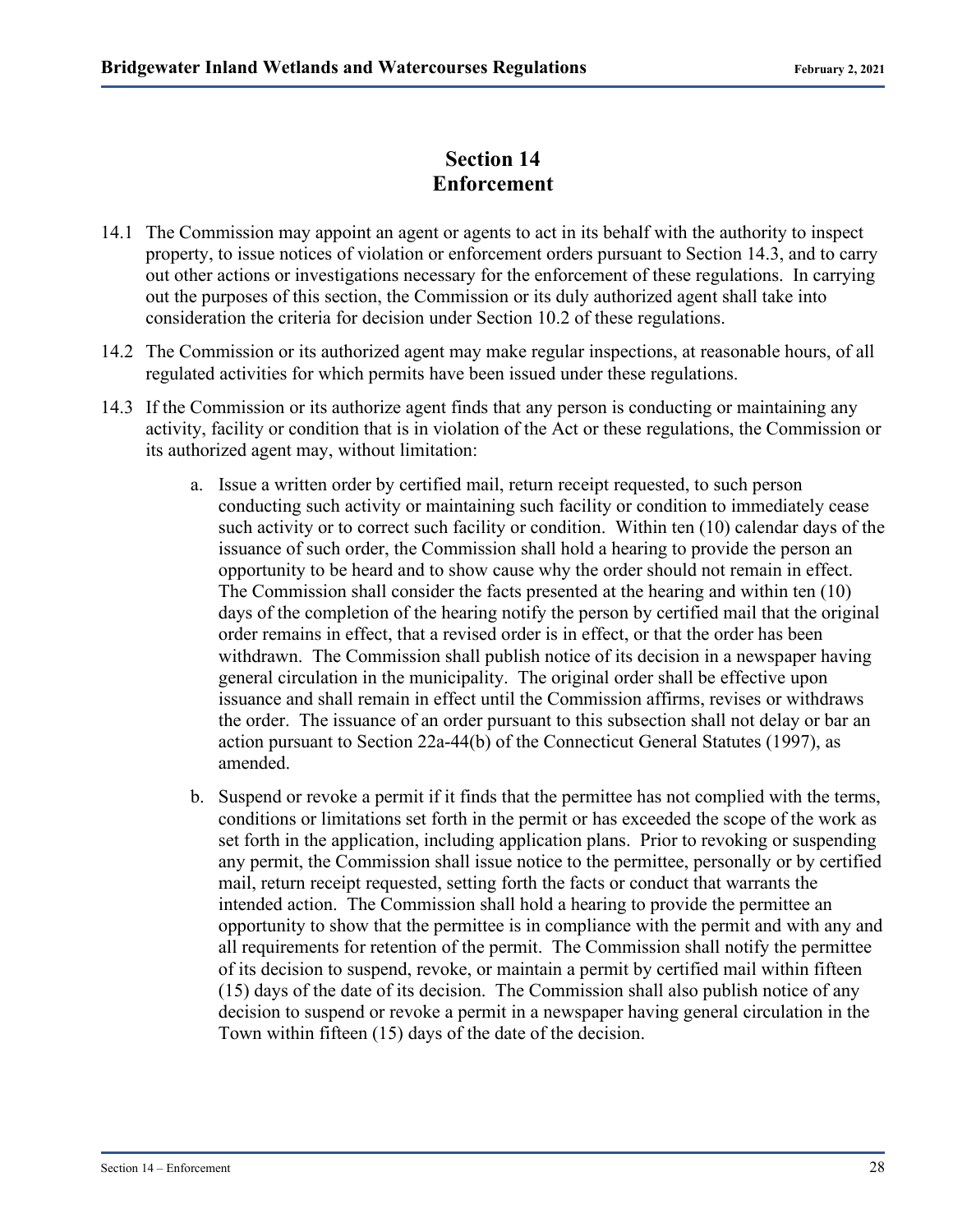- c. Issue a notice of violation to such person conducting such activity or maintaining such facility or condition, stating the nature of the violation and the jurisdiction of the Commission, and prescribing the necessary action and steps to correct the violation including, without limitation, halting work in wetlands or watercourses. The Commission may request that the individual appear at the next regularly scheduled meeting of the Commission to discuss the unauthorized activity, and/or provide a written reply to the notice, or file an application for the necessary permit. Failure to carry out the action(s) directed in a notice of violation may result in the issuance of an order, as provided in subsection 14.3a or other enforcement proceedings as provided by law.
- 14.4 The Commission may impose fines for violations to the extent authorized by law.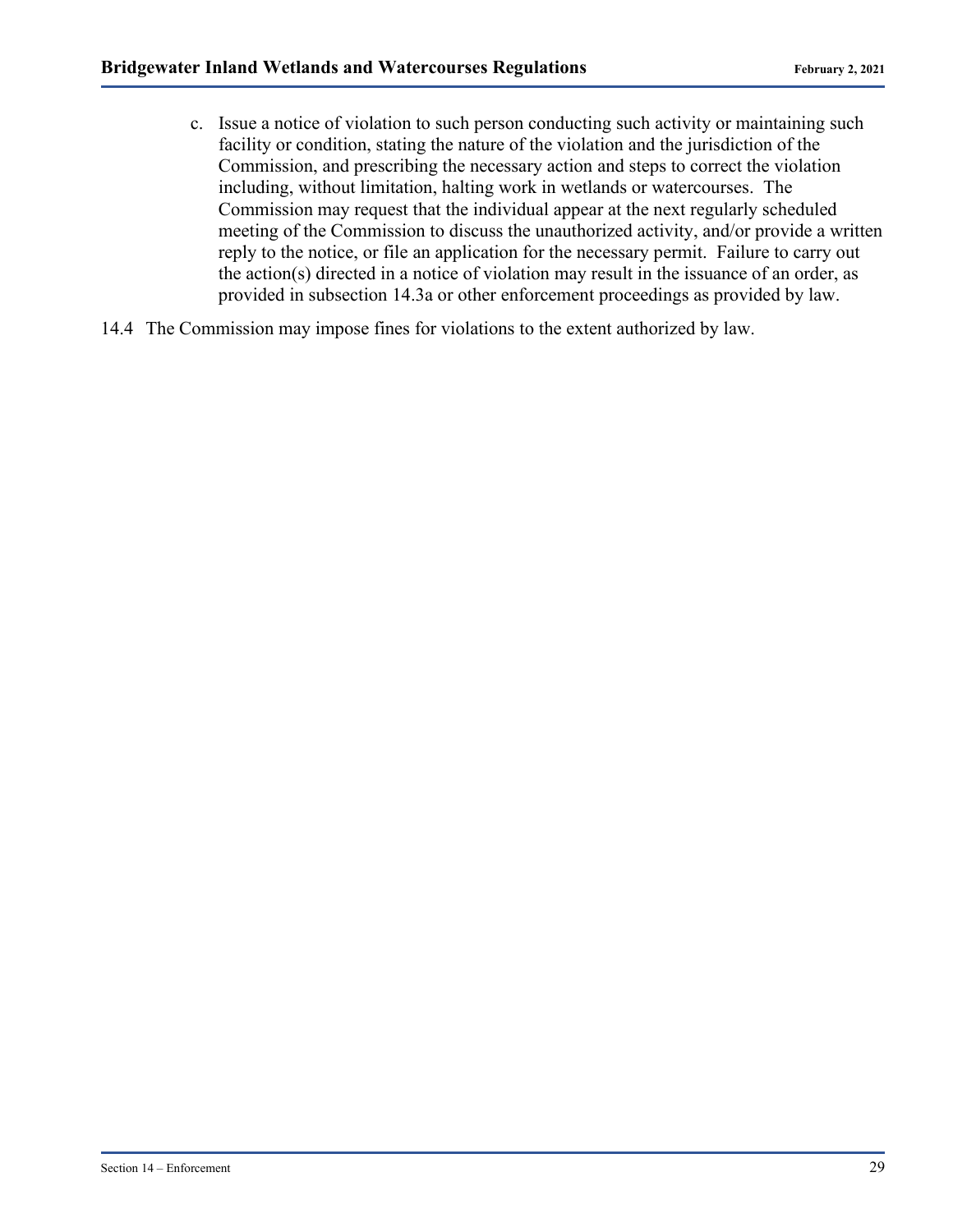#### **Section 15 Amendments**

- 15.1 These regulations and the inland wetlands and watercourses inventory map for the Town of Bridgewater may be amended, from time to time, by the Commission in accordance with changes in the Connecticut General Statutes or regulations of the Connecticut Department of Energy and Environmental Protection, as new information regarding soils and inland wetlands and watercourses becomes available, or as the Commission may otherwise deem appropriate.
- 15.2 An application filed with the Commission that is in conformance with the applicable inland wetlands and watercourses regulations as of the date of receipt of such application shall not be required thereafter to comply with any change in the inland wetlands and watercourses regulations, including changes to buffers, taking effect on or after the date of such receipt. The provisions of this section shall not be construed to apply (i) to the establishment, amendment or change of boundaries of inland wetlands or watercourses, or (ii) to any change in regulations necessary to make such regulations consistent with the provisions of the Act as of the date of such receipt.
- 15.3 These regulations and the inland wetlands and watercourses inventory map may be amended in the manner specified in Section 22a-42a of the Connecticut General Statutes (1997), as amended. The Commission shall provide the Commissioner of Energy and Environmental Protection with a copy of any proposed regulations and with notice of the public hearing to consider any proposed regulations or amendments thereto, except determinations of boundaries, at least thirty-five (35) days before the public hearing on such proposed amendments.
- 15.4 Petitions requesting changes or amendments to the "Inland Wetlands and Watercourses Map, Bridgewater, Connecticut" shall contain at least the following information:
	- a. The petitioner's name, mailing address and telephone number;
	- b. The petitioner's interest in the land affected by the petition;
	- c. The address, or location, of the land affected by the petition;
	- d. The names and mailing addresses of the owners of all land abutting the property that would be affected by the proposed changes or amendments;
	- e. Map(s) showing the geographic location of the land affected by the petition and the existing and proposed wetland(s) and watercourse(s) boundaries on such land in accurate detail together with documentation supporting such proposed boundary locations;
	- f. Documentation by a soil scientist of the distribution of wetland soils on the land proposed to be affected by the amendment. Such documentation shall, at a minimum, include the report of the soil scientist documenting the location of wetland soils on the land and a map of the land indicating the flag locations set by the soil scientist and defining the boundaries of wetland soil types; and
	- g. The reasons for the requested action.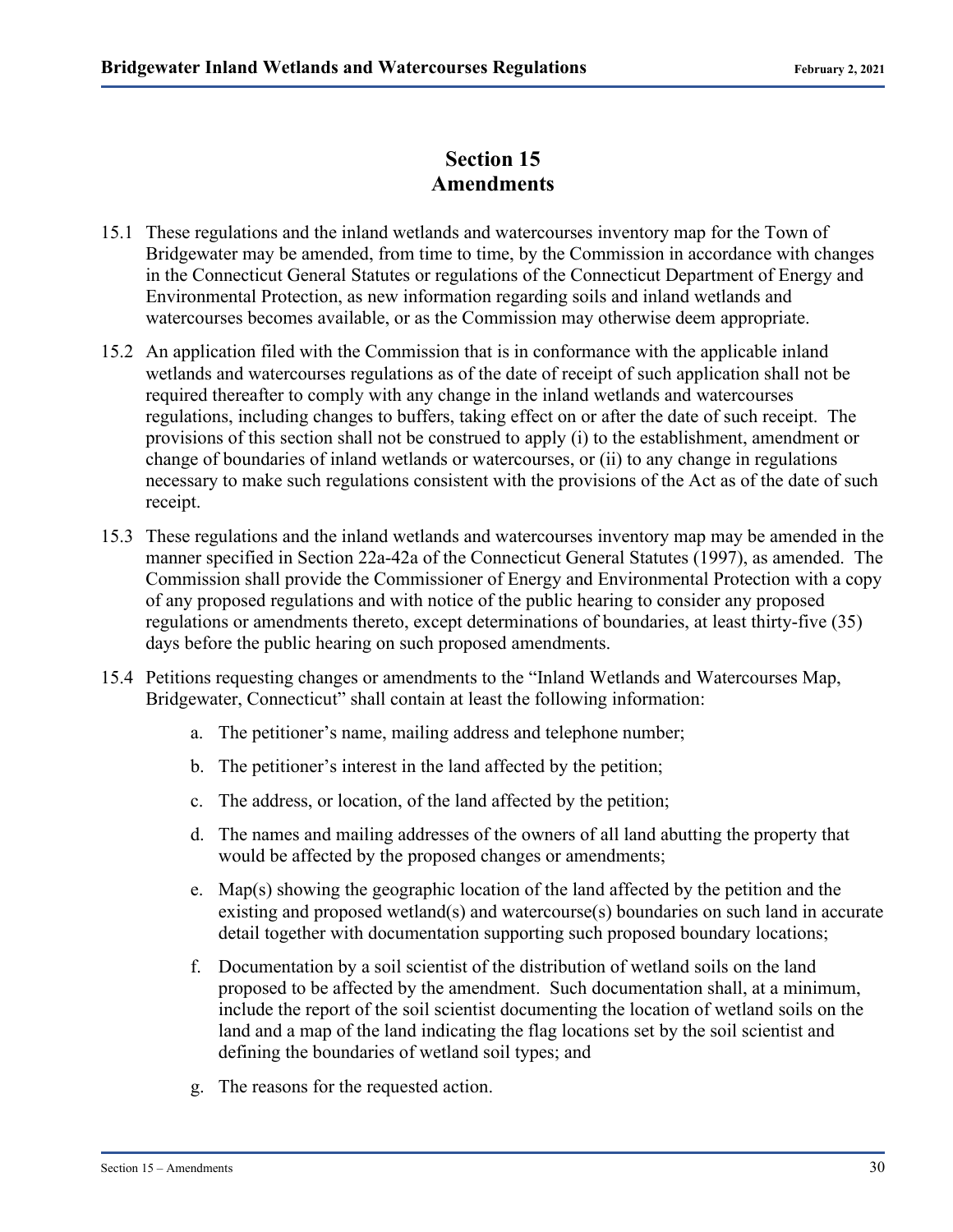- 15.5 Any person who submits a petition to amend the "Inland Wetlands and Watercourses Map, Bridgewater, Connecticut" shall bear the burden of proof for all requested map amendments. Such proof may include, but is not limited to, professional interpretation of aerial photography and remote sensing imagery, resource mapping, soils mapping, or other information acceptable to the Commission. If such person is the owner, developer or contract purchaser of the land which is the subject of the petition, or if such person is representing the interests of such an owner, developer or purchaser, in addition to the information required in subsection 15.4, the petition shall include:
	- a. The name, address and telephone number of the owner(s) of such land and owner(s) agent or other representative; and
	- b. Map(s) showing any proposed development of the land in relation to existing and proposed wetland and watercourse boundaries.
- 15.6 A public hearing shall be held on every petition to amend the inland wetlands and watercourses inventory map. Notice of each such hearing shall be published in a newspaper having substantial circulation in the Town at least twice at intervals of not less than two (2) days, the first not more than fifteen (15) days nor less than ten (10) days, and the last not less than two (2) days, before such hearing. A copy of such proposed boundary change shall be filed in the office of the Town Clerk for public inspection at least ten (10) days before such hearing.
- 15.7 Within ninety (90) days after the submission of a petition for a change in the mapped boundaries of any wetland or watercourse, the Commission shall hold a public hearing to consider the petition. The Commission shall act upon the changes requested in such petition within sixty (60) days after the close of the hearing. The petitioner may consent to one or more extensions of the periods specified in this subsection for the holding of the hearing and for action on such petition, provided the total extension of any such period shall not be longer than the original period as specified in this subsection. The petitioner may also withdraw such petition. The failure of the Commission to act within any time period specified in this subsection, or any extension thereof, shall not be deemed to constitute approval of the petition.
- 15.8 The Commission shall make its decision and state, in writing, the reasons why any change was made in the inland wetlands and watercourses inventory map.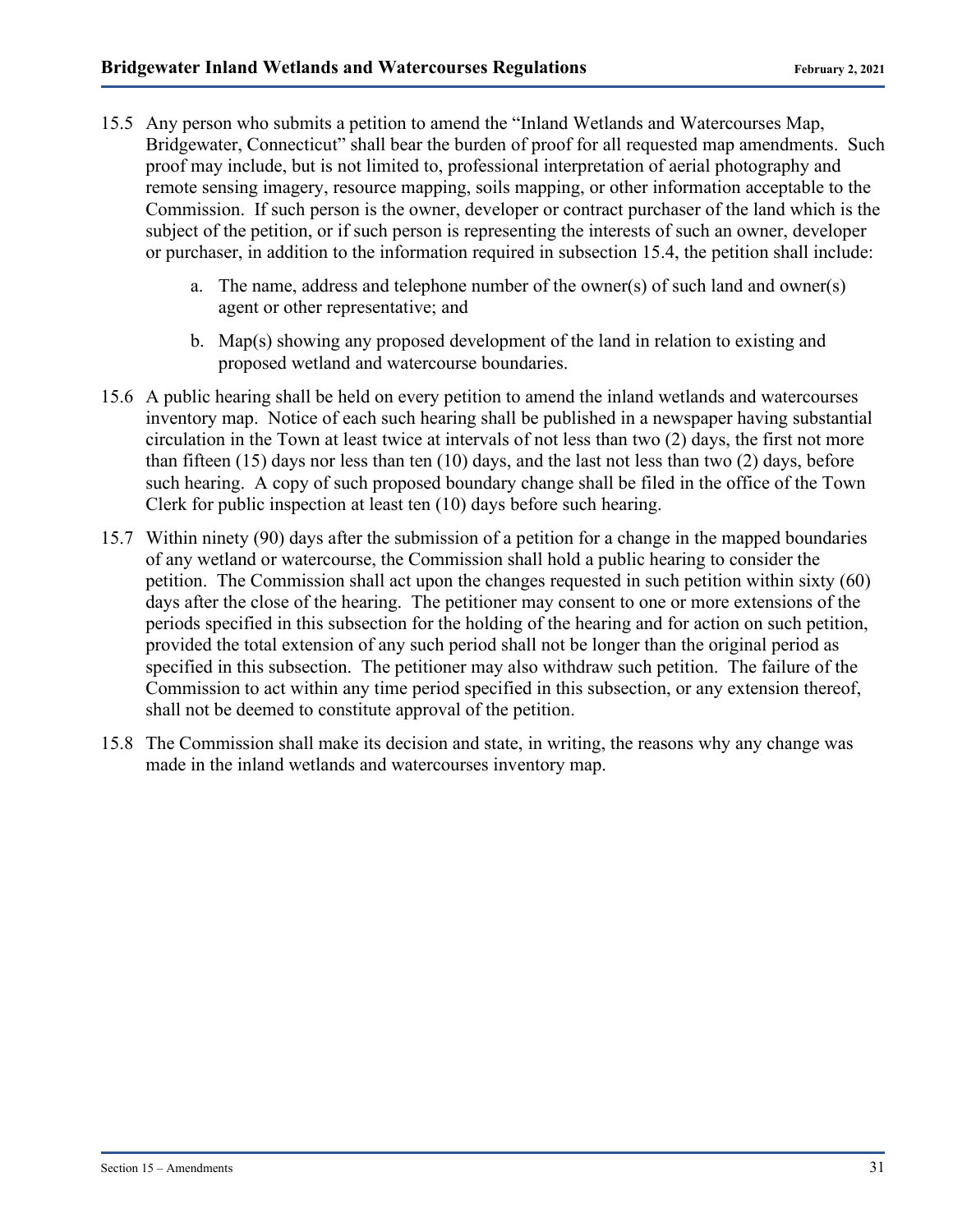# **Section 16 Appeals**

16.1 Appeals on actions of the Commission may be made to the extent and in the manner provide by law.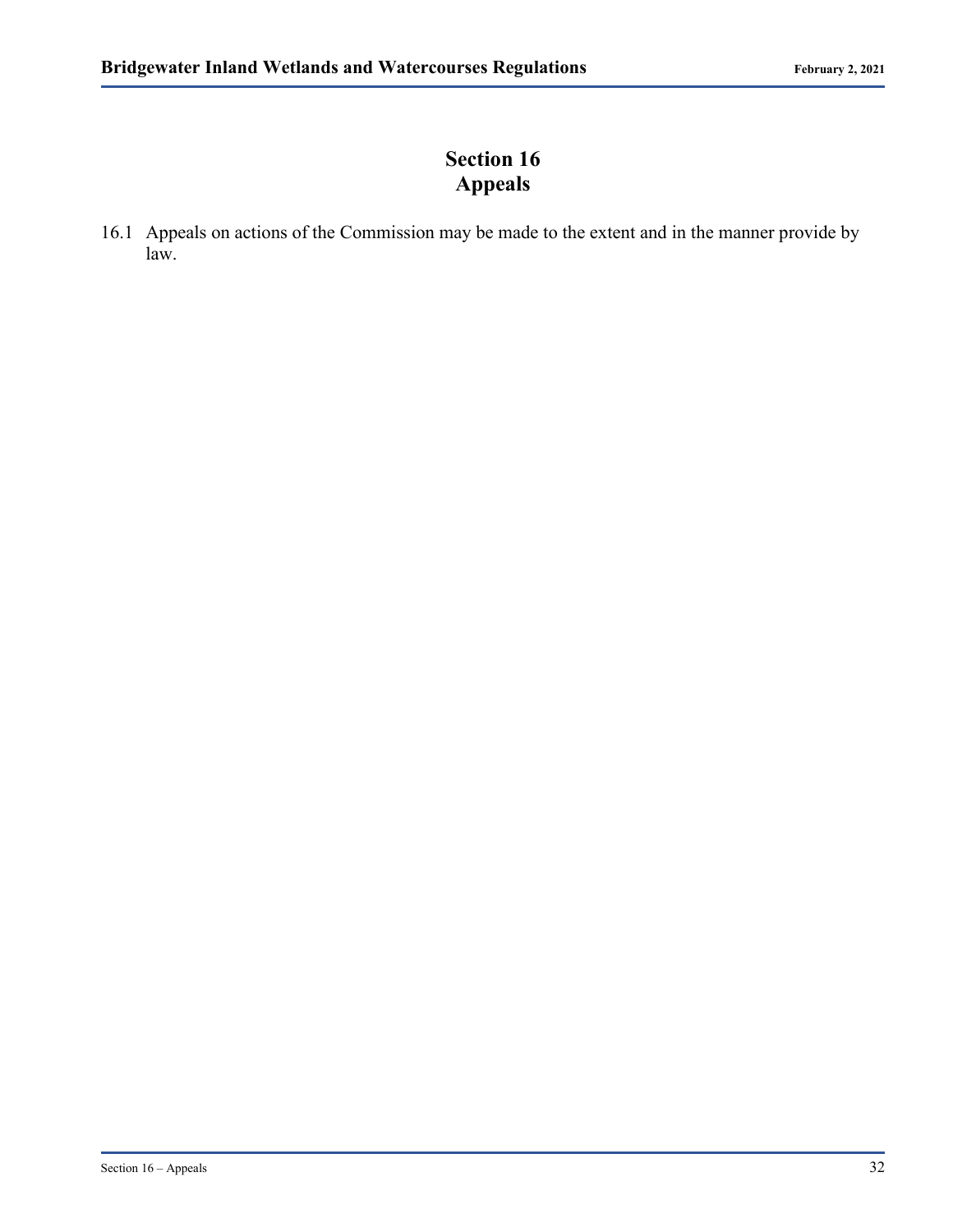## **Section 17 Conflict and Severance**

- 17.1 If there is any conflict among the provisions of these regulations, the provision that imposes the most stringent standards for the use of wetlands and watercourses shall govern. The invalidity of any word, clause, sentence, section, part, subsection, subdivision or provision of these regulations shall not affect the validity of any other part that can be given effect without such invalid part or parts.
- 17.2 If there is a conflict between the provisions of these regulations and the provisions of the Act, the provisions of the Act shall govern.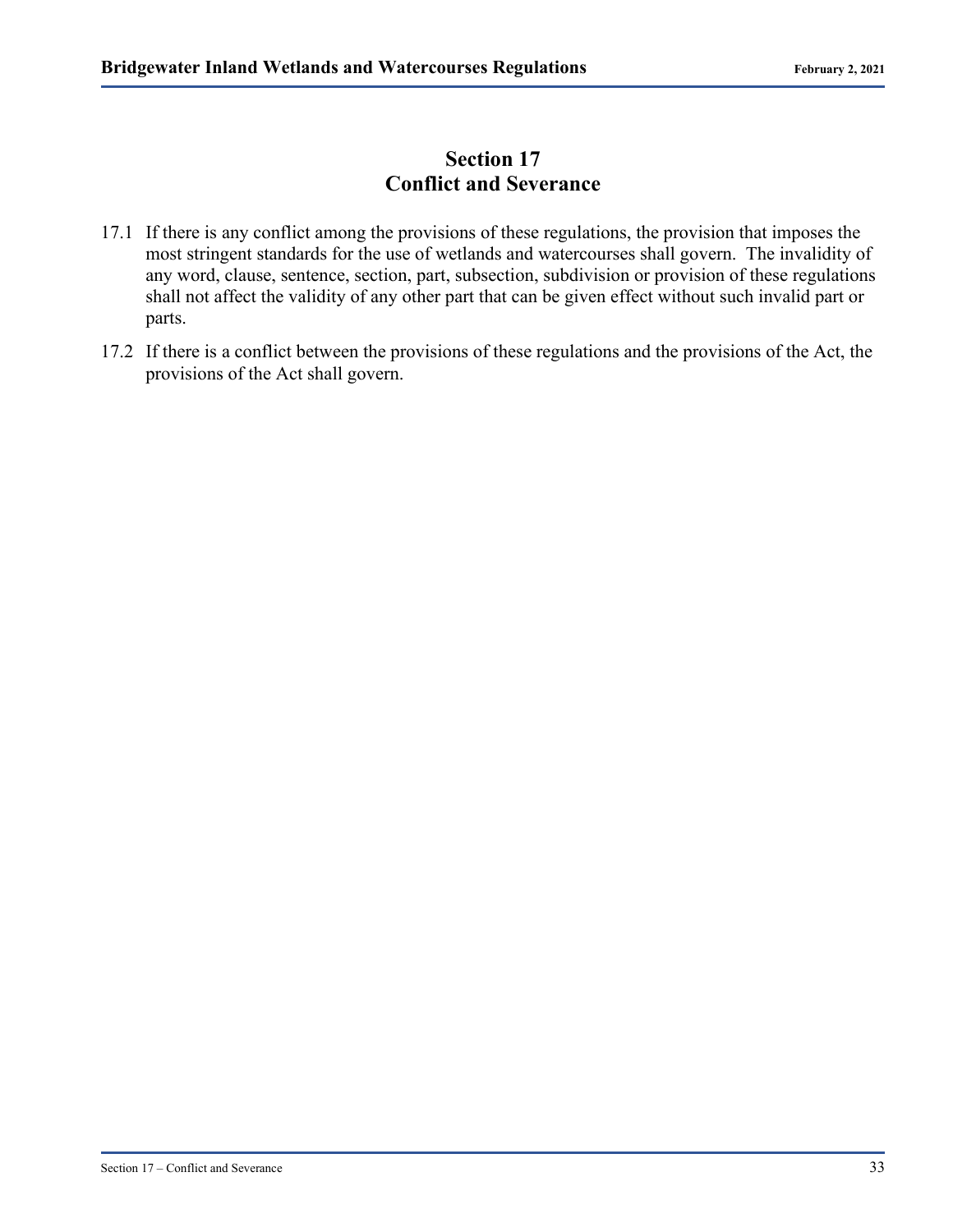# **Section 18 Other Permits**

18.1 Nothing in these regulations shall obviate any requirement for the applicant to obtain any other approvals, permits or licenses required by law or regulation by the Town of Bridgewater, the State of Connecticut or the United States of America, including any approval required by the Connecticut Department of Energy and Environmental Protection and the U.S. Army Corps of Engineers. Obtaining such approvals, permits or licenses is the sole responsibility of the applicant.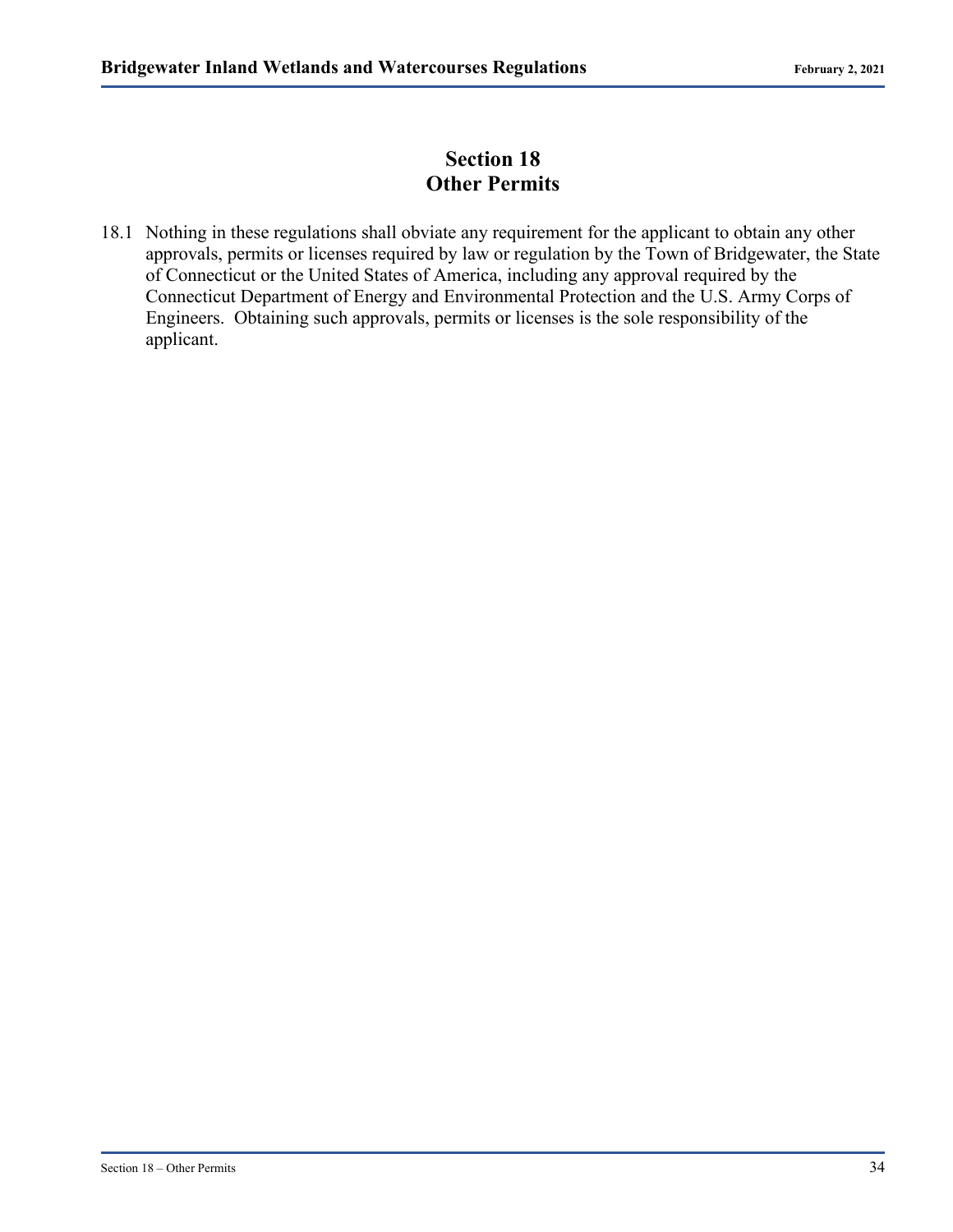#### **Section 19 Application Fees**

- 19.1 All fees required by these regulations shall be submitted to the Commission payable to the Town of Bridgewater at the time the application is filed with the Commission.
- 19.2 No application shall be granted or approved by the Commission unless the correct application fee is paid in full or unless a waiver has been granted by the Commission pursuant to subsection 19.7 of these regulations.
- 19.3 The application fee is not refundable unless the Commission, or its duly authorized agent, rules that it has no jurisdiction over the proposed activity. Under no circumstance is the State mandated portion of the fee (currently \$60) refundable.
- 19.4 As used in this section:

**"Residential"** refers to property developed for permanent housing or being developed to be occupied by permanent housing.

**"Commercial"** refers to property developed for industry, commerce, trade, recreation, or business or being developed to be occupied for such purposes, for profit or nonprofit.

- 19.5 Fees shall be based on the following schedule:
	- a. **Copies of Regulations:** \$2 available from the Town Clerk.
	- b. All applications require the following fee(s) (checks made payable to the Town of Bridgewater) which include a fee mandated by the State of Connecticut to fund environmental review teams (currently \$60):
		- 1. **Subdivision/Resubdivision Review**: base fee \$100, plus \$100 per lot, plus the fee mandated by the State of Connecticut (currently \$60). The Subdivision/Resubdivision Review Fee covers only the division of land. Additional applicable fee(s) will be due as set forth below.
		- 2. **One Single-Family Residential Unit Review** (limit of one residential unit per lot): \$60, plus the fee mandated by the State of Connecticut (currently \$60).
		- 3. **One Two-Family Residential Unit(s) Review** (limit of two residential units per lot): \$120, plus the fee mandated by the State of Connecticut (currently \$60).
		- 4. **Other Multi-Family Residential Unit(s) Review**: base fee of \$100 per building, plus \$100 for each residential unit, plus the fee mandated by the State of Connecticut (currently \$60).
		- 5. **All Other Regulated Activities Review** (including, but not limited to, additions, swimming pools, tennis courts, septic systems, ponds, out-buildings, etc.): \$30, plus the fee mandated by the State of Connecticut (currently \$60).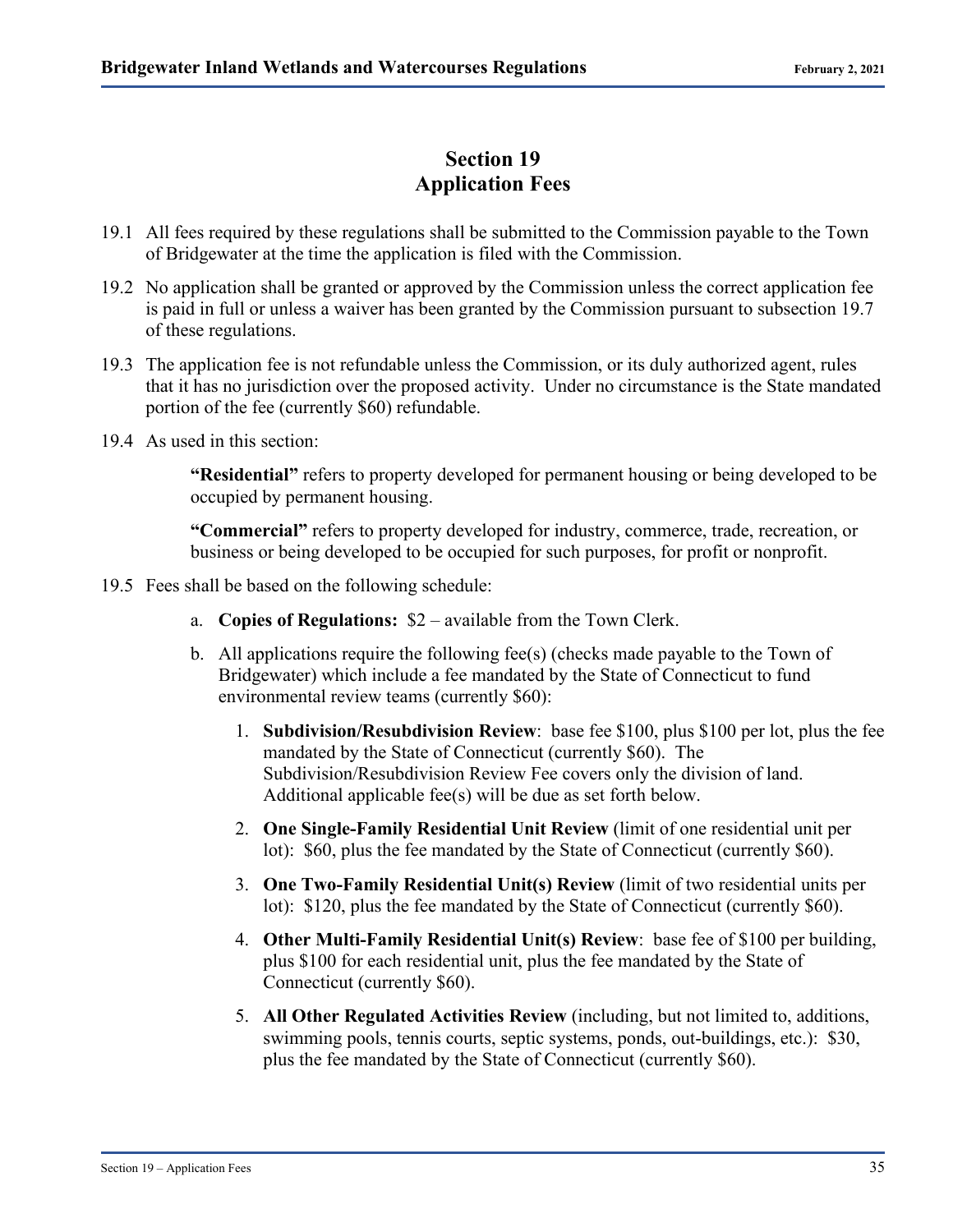- 6. **Commercial Site Review**: base fee \$500, plus \$500 per half acre (or fraction thereof) of area of disturbance as determined by the Commission, plus the fee mandated by the State of Connecticut (currently \$60).
- 7. **Permit Amendment**: 30% of original fee, plus the fee mandated by the State of Connecticut (currently \$60).
- 8. **Permit Renewal**: \$20, plus the fee mandated by the State of Connecticut (currently \$60).
- 9. **Public Hearing** (if necessary): \$300 per hearing.
- 19.6 Boards, commissions, councils and departments of the Town of Bridgewater are exempt from all fee requirements.
- 19.7 The applicant may petition the Commission to waive, reduce or allow delayed payment of the fee. Such petitions shall be in writing and shall state fully the facts and circumstances the Commission should consider in its determination under this subsection. The Commission may waive all or part of the application fee if the Commission determines that:
	- a. The activity applied for would clearly result in a substantial public benefit to the environment or to the public health and safety and the applicant would reasonably be deterred from initiating the activity solely or primarily as a result of the amount of the application fee, or
	- b. The amount of the application fee is clearly excessive in relation to the cost to the Town for reviewing and processing the application.

The Commission shall state upon its record the basis for all actions under this subsection.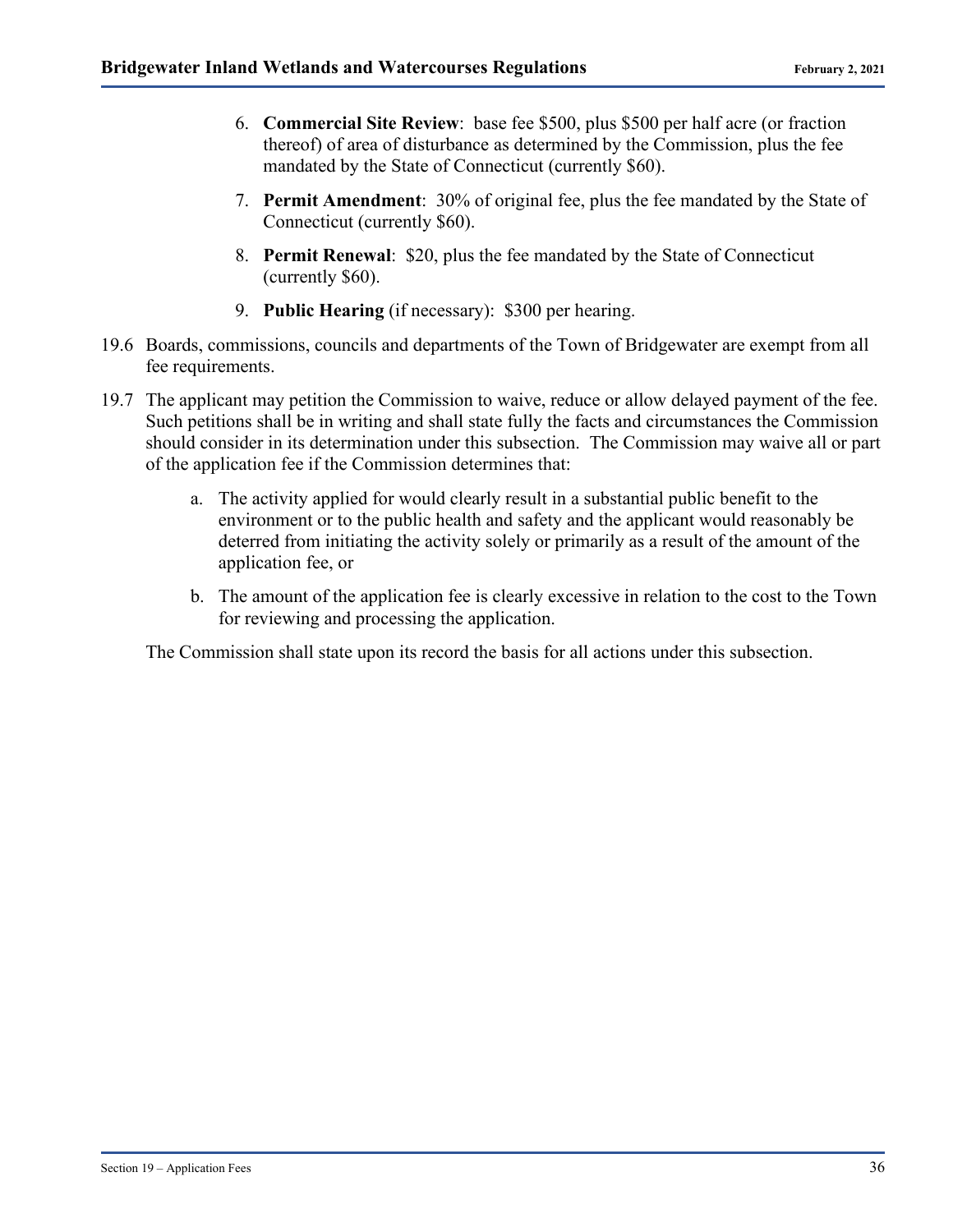## **Section 20 Records Retention and Disposition**

- 20.1 The Commission and the Town Clerk of the Town of Bridgewater shall retain complete administrative records of the Commission actions and dispose of such records in accordance with the retention/disposition schedules set forth in subsection 20.2
- 20.2 The public records administrator of the Connecticut State Library established the following new records retention/disposition schedules for municipal Inland Wetlands Agencies effective April 24, 1989:

|                                                       | <b>Minimum Retention Required</b> |                   |
|-------------------------------------------------------|-----------------------------------|-------------------|
| <b>Record Title</b>                                   | In Agency                         | <b>Town Clerk</b> |
| Applications<br>(including supporting materials)      | 10 years                          |                   |
| <b>Decision Letters</b>                               | 10 years                          | permanent         |
| <b>Approved Site Plans</b>                            | 10 years                          |                   |
| Legal Notices                                         | 10 years                          | permanent         |
| Staff & Public Written Testimony<br>(hearing records) | 10 years                          |                   |
| Minutes of Meetings &<br>Public Hearing               | 15 years                          | permanent         |
| Tapes, Audio<br><b>Inland Wetland Matters</b>         | 4 years                           |                   |
| Notices of Violation<br>& Orders                      | 10 years                          |                   |
| Text of Changes Adopted<br>in Regulations             | continuous update/permanent       |                   |
| General Correspondence<br>Issued or Received          | 5 years                           |                   |